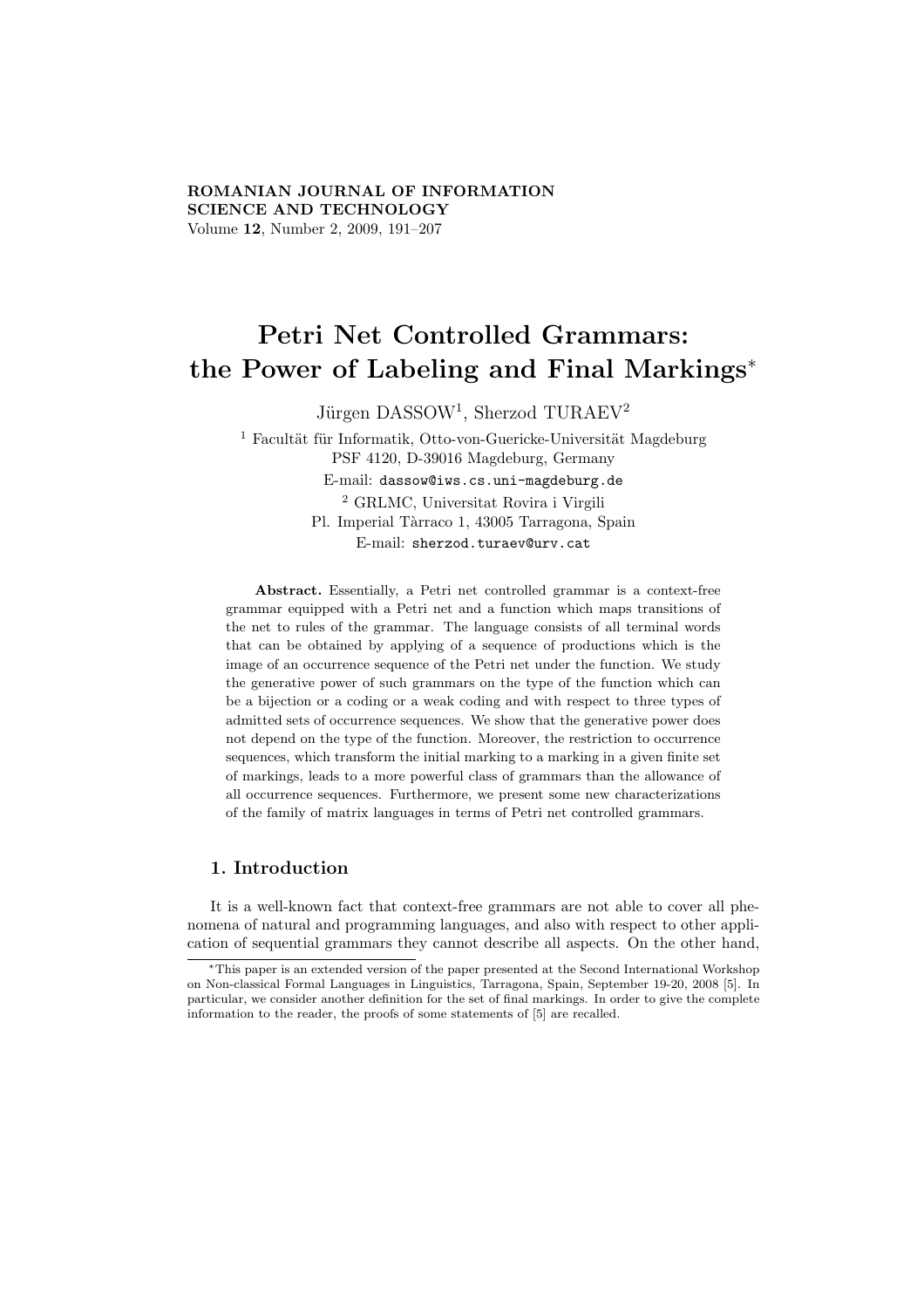context-sensitive grammars are powerful enough but have bad features with respect to decidability problems which are undecidable or at least very hard. Therefore it is a natural idea to introduce grammars which use context-free rules and have a device which controls the application of the rules. We refer to the monograph [3] for a summary of this approach. The regularly controlled grammars are a well-known class of such grammars; here a finite automaton is associated with a grammar and the sequence of applied rules has to be accepted by the automaton.

In this paper we consider a generalization of regularly controlled grammars. Instead of a finite automaton we associate a Petri net with a context-free grammar and require that the sequence of applied rules corresponds to an occurrence sequence of the Petri net, i.e., to sequences of transitions which can be fired in succession. However, one has to decide what type of correspondence is used and what concept is taken as an equivalent of acceptance. Since the sets of occurrence sequences form the language of a Petri net, we choose the correspondence and the equivalent for acceptance according to the variations which are used in the theory of Petri net languages.

Therefore as correspondence we choose a bijection (between transitions and rules) or a coding (any transition is mapped to a rule) or a weak coding (any transition is mapped to a rule or the empty word) which agree with the classical three variants of Petri net languages (see e.g. [15], [6], [14]).

In the theory of Petri net languages two types of acceptance are considered: only those occurrence sequences belonging to the languages which transform the initial marking into a marking from a given finite set of markings or all occurrence sequences are taken (independent of the obtained marking). If we use only the occurrence sequence leading to a marking in a given finite set of markings we say that the Petri net controlled grammar is of t-type; if we consider all occurrence sequences, then the grammar is of r-type. We add a further type which can be considered as a complement of the t-type. Obviously, if we choose a finite set  $M$  of markings and require that the marking obtained after the application of the occurrence sequence is smaller than at least one marking of M (the order is componentwise), then we can choose another finite set  $M'$  of markings and require that the obtained marking belongs to  $M'$ . The complementary approach requires that the obtained marking is larger than at least one marking of the given set M. The corresponding class of Petri net controlled grammars is called of g-type.

Therefore we obtain nine classes of Petri net controlled grammars since we have three different types of correspondence and three types of the set of admitted occurrence sequences. In this paper we investigate the generative power of these classes of Petri net controlled languages. Thus the paper is an extension of [5] where not all nine classes have been considered.

We mention that the paper is a continuation of the papers  $[2]$ ,  $[16]$  and  $[4]$ , too, where instead of arbitrary Petri nets only such Petri nets have been considered where the places and transitions correspond in a one-to-one manner to nonterminals and rules, respectively.

By the above remarks Petri net controlled grammars are motivated by reasons inside the theory of formal grammars describing natural and programming languages. However, there is also a motivation which comes from the modeling of automated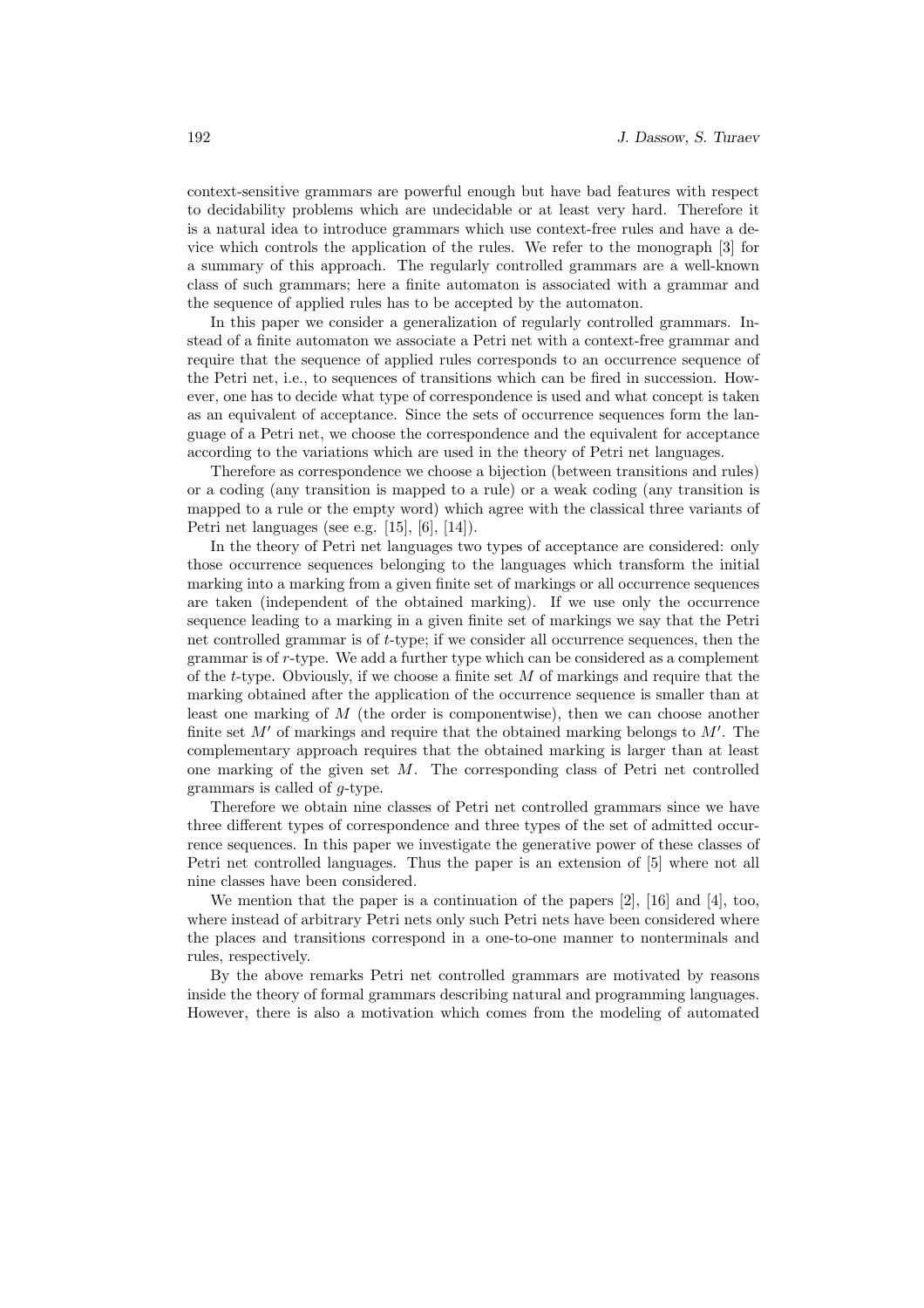manufacturing systems, metabolic pathways and related structures. An automated manufacturing systems is generally a set of activities which interact with a set of resources and result in a product. For modeling such systems Petri nets are very often used (see e.g. [9] and [13]). However, Petri nets are only good tools for the description of the communication among the components, of the process control and of the behavioral properties of the systems; but they do not fit very well for the manufacturing itself. Therefore a better model can be obtained by Petri net controlled grammars. The grammar is able to cover the generating processes and these processes are controlled by the Petri net. In this context the types of acceptance correspond to no requirement, an upper and an lower bound for the size of some resources.

An analogous situation holds for the modeling of metabolic pathways (see e.g. [7] and [1]).

The paper is organized as follows. In Section 2 we recall some concepts from the theories of formal languages and Petri nets. In Section 3 we introduce our concept of control of derivations in context-free grammars by Petri nets. Section 4 contains the results on the influence of the labeling function on the generative power. In Section 5 we discuss the effect of different types of final markings on the generative power.

# 2. Preliminaries

We assume that the reader is familiar with the basic concepts of formal language theory and Petri nets. In this section we only recall some notions and notation. For details we refer to  $[8]$ ,  $[12]$ ,  $[15]$  and  $[11]$ .

#### 2.1. Grammars

Let  $\Sigma$  be an alphabet. A *string* over  $\Sigma$  is a sequence of symbols from the alphabet. The empty string is denoted by  $\lambda$  which is of length 0. The set of all strings over the alphabet  $\Sigma$  is denoted by  $\Sigma^*$ . A subset L of  $\Sigma^*$  is called a *language*. If  $w = w_1w_2w_3$ for some  $w_1, w_2, w_3 \in \Sigma^*$ , then  $w_2$  is called a *substring* of w. The *length* of a string w is denoted by  $|w|$ , and the number of occurrences of a symbol a in a string w by  $|w|_a$ .

A context-free grammar is a quadruple  $G = (V, \Sigma, S, R)$  where V and  $\Sigma$  are disjoint finite sets of nonterminal and terminal symbols, respectively,  $S \in V$  is the start symbol and a finite set  $R \subseteq V \times (V \cup \Sigma)^*$  is a set of *(production) rules*. Usually, a rule  $(A, x)$  is written as  $A \to x$ . A rule of the form  $A \to \lambda$  is called an erasing rule. A string  $x \in (V \cup \Sigma)^+$  directly derives a string  $y \in (V \cup \Sigma)^*$ , written as  $x \Rightarrow y$ , iff there is a rule  $r = A \rightarrow \alpha \in R$  such that  $x = x_1 A x_2$  and  $y = x_1 \alpha x_2$ . The reflexive and transitive closure of  $\Rightarrow$  is denoted by  $\Rightarrow^*$ . A derivation using the sequence of rules  $\pi = r_1 r_2 \cdots r_n$  is denoted by  $\stackrel{\pi}{\Rightarrow}$  or  $\stackrel{r_1 r_2 \cdots r_n}{\longrightarrow}$ . The *language* generated by G is defined by  $L(G) = \{w \in \Sigma^* \mid S \Rightarrow^* w\}.$ 

A matrix grammar is a quadruple  $G = (V, \Sigma, S, M)$  where  $V, \Sigma, S$  are defined as for a context-free grammar, M is a finite set of *matrices* which are finite strings over a set of context-free rules (or finite sequences of context-free rules). The language generated by G is  $L(G) = \{w \in \Sigma^* \mid S \stackrel{\pi}{\Rightarrow} w \text{ and } \pi \in M^*\}.$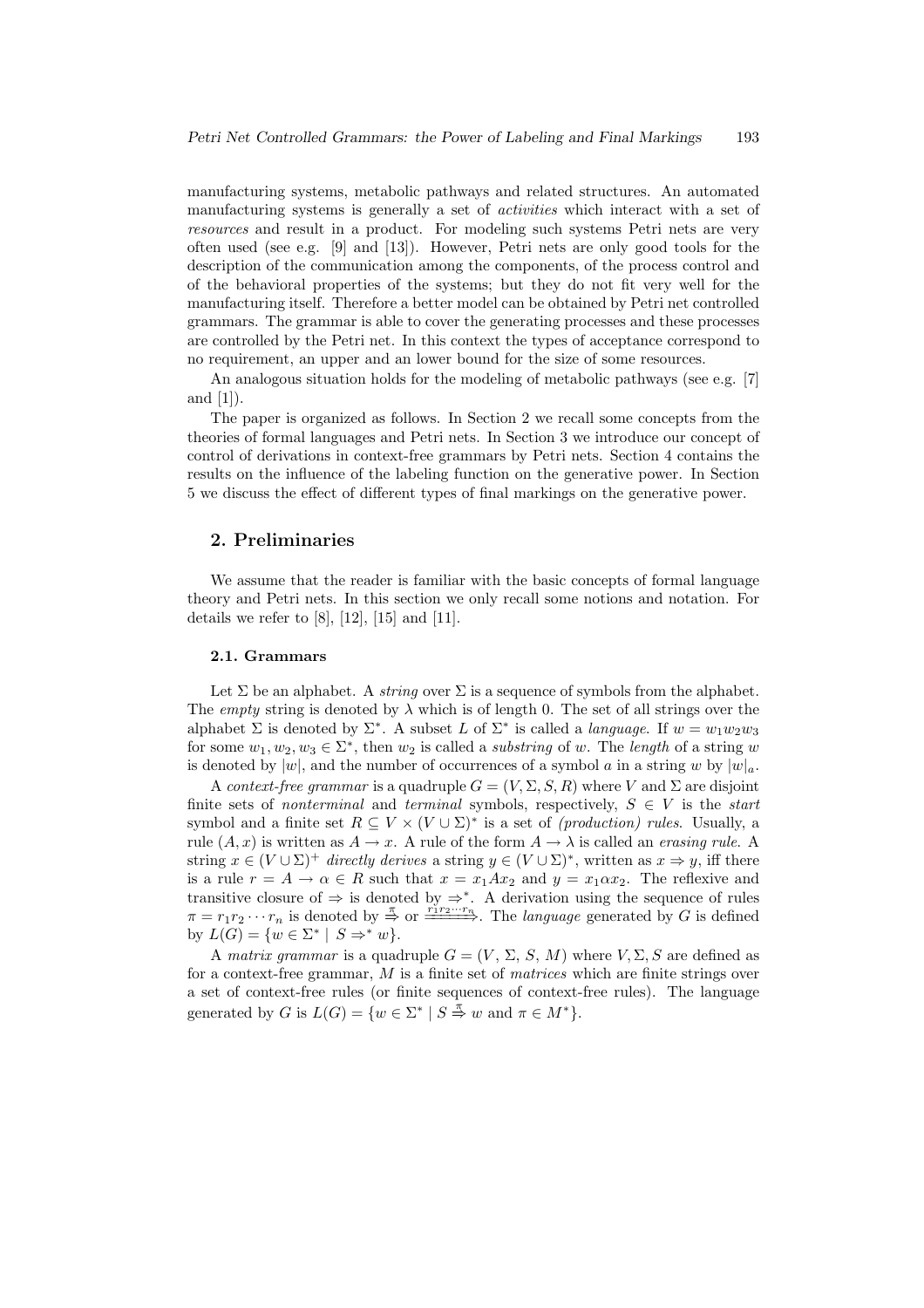A matrix grammar G is called without repetitions, if each rule r of G occurs in  $M = \{m_1, m_2, \ldots, m_n\}$  exactly once, i.e.,  $|m_1 m_2 \cdots m_n|_r = 1$ .

For each matrix grammar, by adding chain rules, one can construct an equivalent matrix grammar without repetitions.

The families of languages generated by matrix grammars without erasing rules and by matrix grammars with erasing rules are denoted by  $\text{MAT}$  and  $\text{MAT}^{\lambda}$ , respectively.

#### 2.2. Petri Nets

A (place/transition) Petri net (PN) is a construct  $N = (P, T, F, \varphi)$  where P and T are disjoint finite sets of places and transitions, respectively,  $F \subseteq (P \times T) \cup (T \times P)$ is a set of directed arcs,  $\varphi : (P \times T) \cup (T \times P) \rightarrow \{0, 1, 2, \dots\}$  is a weight function, where  $\varphi(x, y) = 0$  for all  $(x, y) \in ((P \times T) \cup (T \times P)) - F$ .

A Petri net can be represented by a bipartite directed graph with the node set  $P \cup T$  where places are drawn as *circles*, transitions as *boxes* and arcs as *arrows* with labels  $\varphi(p, t)$  or  $\varphi(t, p)$ . If  $\varphi(p, t) = 1$  or  $\varphi(t, p) = 1$ , the label is omitted.

A mapping  $\mu : P \to \{0, 1, 2, \ldots\}$  is called a *marking*. For each place  $p \in P$ ,  $\mu(p)$ gives the number of tokens in p. Graphically, tokens are drawn as small solid dots inside circles.  $\bullet x = \{y \mid (y, x) \in F\}$  and  $x \bullet = \{y \mid (x, y) \in F\}$  are called the pre- and post-sets of  $x \in P \cup T$ , respectively. The elements of  $\mathbf{P}(P)$  are called the *input* places (transitions) and the elements of  $t^{\bullet}(p^{\bullet})$  are called the *output* places (transitions) of  $t(p)$ .

A transition  $t \in T$  is enabled by a marking  $\mu$  iff  $\mu(p) \geq \varphi(p, t)$  for all  $p \in P$ . In this case t can occur (fire). Its occurrence transforms the marking  $\mu$  into the marking  $\mu'$ , written as  $\mu \xrightarrow{t} \mu'$ , defined for each place  $p \in P$  by  $\mu'(p) = \mu(p) - \varphi(p, t) + \varphi(t, p)$ . A finite sequence  $t_1t_2 \cdots t_k$  of transitions is called an occurrence sequence enabled at a marking  $\mu$  if there are markings  $\mu_1, \mu_2, \ldots, \mu_k$  such that  $\mu \stackrel{t_1}{\longrightarrow} \mu_1 \stackrel{t_2}{\longrightarrow} \ldots \stackrel{t_k}{\longrightarrow} \mu_k$ . In short this sequence can be written as  $\mu \xrightarrow{t_1t_2\cdots t_k} \mu_k$  or  $\mu \xrightarrow{\nu} \mu_k$  where  $\nu = t_1t_2\cdots t_k$ . For each  $1 \leq i \leq k$ , the marking  $\mu_i$  is called *reachable* from the marking  $\mu$ . The set of all reachable markings of a Petri net N from a marking  $\mu$  is denoted by  $\mathcal{R}(N,\mu)$ .

A marked Petri net is a system  $N = (P, T, F, \varphi, \iota)$  where  $(P, T, F, \varphi)$  is a Petri net,  $\iota$  is the *initial marking*. Let M be a set of markings, which will be called *final* markings. An occurrence sequence  $\nu$  of transitions is called *successful for M* if it is enabled at the initial marking  $\iota$  and finished at a final marking  $\tau \in M$ . If M is understood from the context, we say that  $\nu$  is a *successful occurrence sequence*.

## 3. Petri Net Controlled Grammars and their Languages

We now introduce our concept of control.

**Definition 1.** A Petri net controlled grammar is a tuple  $G = (V, \Sigma, S, R, N, \gamma, M)$ where V,  $\Sigma$ , S, R are defined as for a context-free grammar and  $N = (P, T, F, \varphi, \iota)$  is a (marked) Petri net,  $\gamma: T \to R \cup {\{\lambda\}}$  is a labeling function and M is a set of final markings.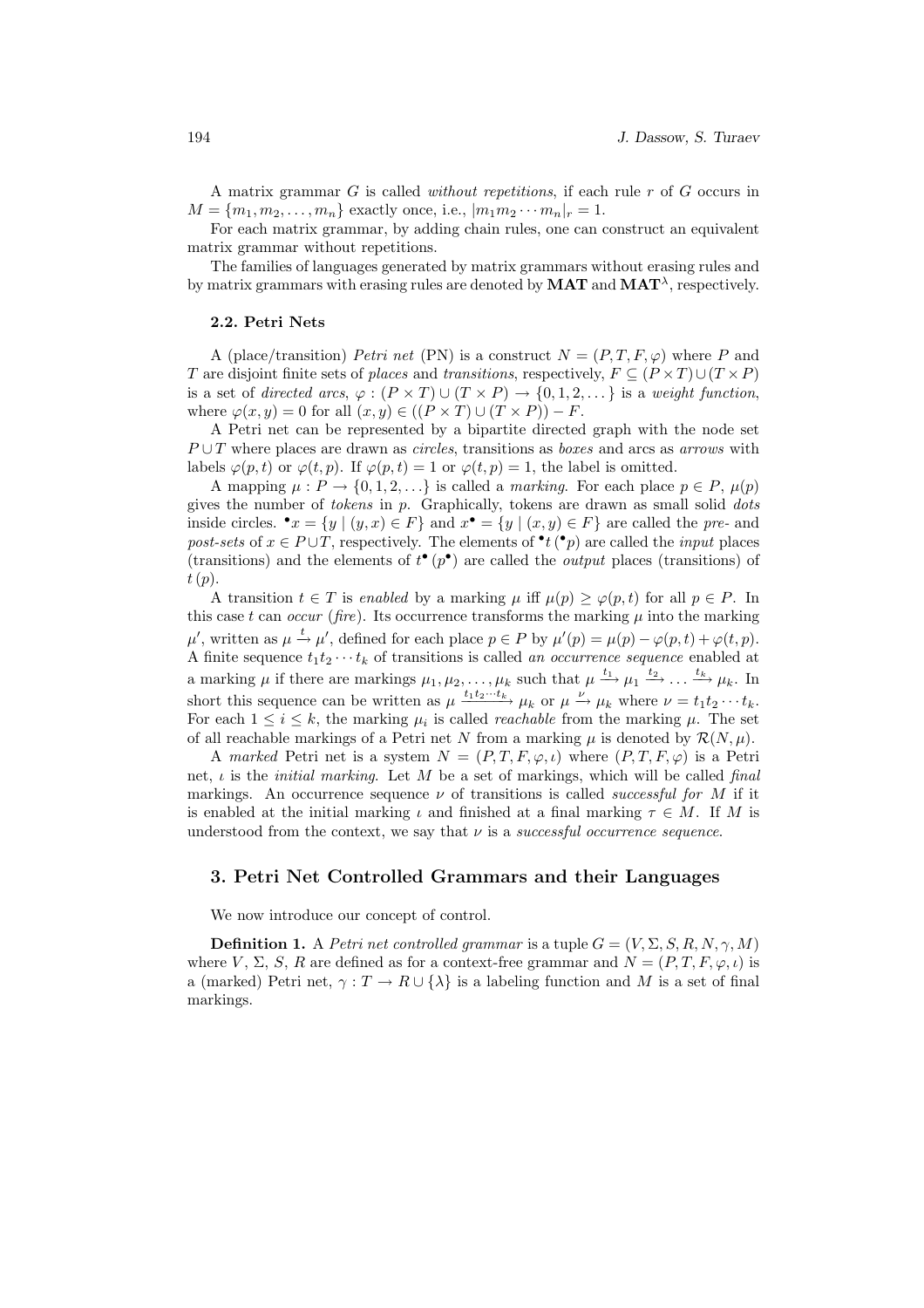Definition 2. The *language* generated by a Petri net controlled grammar G, denoted by  $L(G)$ , consists of all strings  $w \in \Sigma^*$  such that there is a derivation  $S \longrightarrow_{w \in \Sigma^*} w \in \Sigma^*$  and an occurrence sequence  $\nu = t_1 t_2 \cdots t_s$  which is successful for M such that  $r_1r_2\cdots r_k = \gamma(t_1t_2\cdots t_s)$ .

Definition 2 uses the extended form of the labeling function  $\gamma : T^* \to R^*$ ; this extension is done in the usual manner.

Obviously, if  $\gamma$  maps any transition to a rule, then  $k = s$  in Definition 2.

**Example 1.** Let  $G_1 = (\{S, A, B, C\}, \{a, b, c\}, S, R, N_1, \gamma_1, M_1)$  be a Petri net controlled grammar where  $R = \{S \rightarrow ABC, A \rightarrow aA, B \rightarrow bB, C \rightarrow cC, A \rightarrow a,$  $B \to b, C \to c$  and  $N_1$  is illustrated in Fig. ??. If  $M_1$  is the set of all reachable markings, then  $G_1$  generates the language

$$
L(G_1) = \{a^n b^m c^k \mid n \ge m \ge k \ge 1\}.
$$

If  $M_1 = {\mu}$  with  $\mu(p) = 0$  for all  $p \in P$ , then it generates the language

$$
L(G_1) = \{a^n b^n c^n \mid n \ge 1\}.
$$



Fig. 1. A Petri net  $N_1$ .

Different labeling strategies and different definitions of the set of final markings result in various types of Petri net controlled grammars. In this paper we consider the following types of Petri net controlled grammars.

**Definition 3.** A Petri net controlled grammar  $G = (V, \Sigma, S, R, N, \gamma, M)$  is called

- free (abbreviated by  $f$ ) if a different label is associated to each transition, and no transition is labeled with the empty string;
- $\lambda$ -free (abbreviated by  $-\lambda$ ) if no transition is labeled with the empty string;
- extended (abbreviated by  $\lambda$ ) if no restriction is posed on the labeling function  $\gamma$ .

**Definition 4.** A Petri net controlled grammar  $G = (V, \Sigma, S, R, N, \gamma, M)$  is called

- r-type if M is the set of all reachable markings from the initial marking  $\iota$ , i.e.,  $M = \mathcal{R}(N, \iota);$
- *t-type* if  $M \subseteq \mathcal{R}(N, \iota)$  is a finite set;
- g-type if for a given finite set  $M_0 \subseteq \mathcal{R}(N, \iota)$ , M is the set of all markings such that for every marking  $\mu \in M$  there is a marking  $\mu' \in M_0$  such that  $\mu \geq \mu'$ .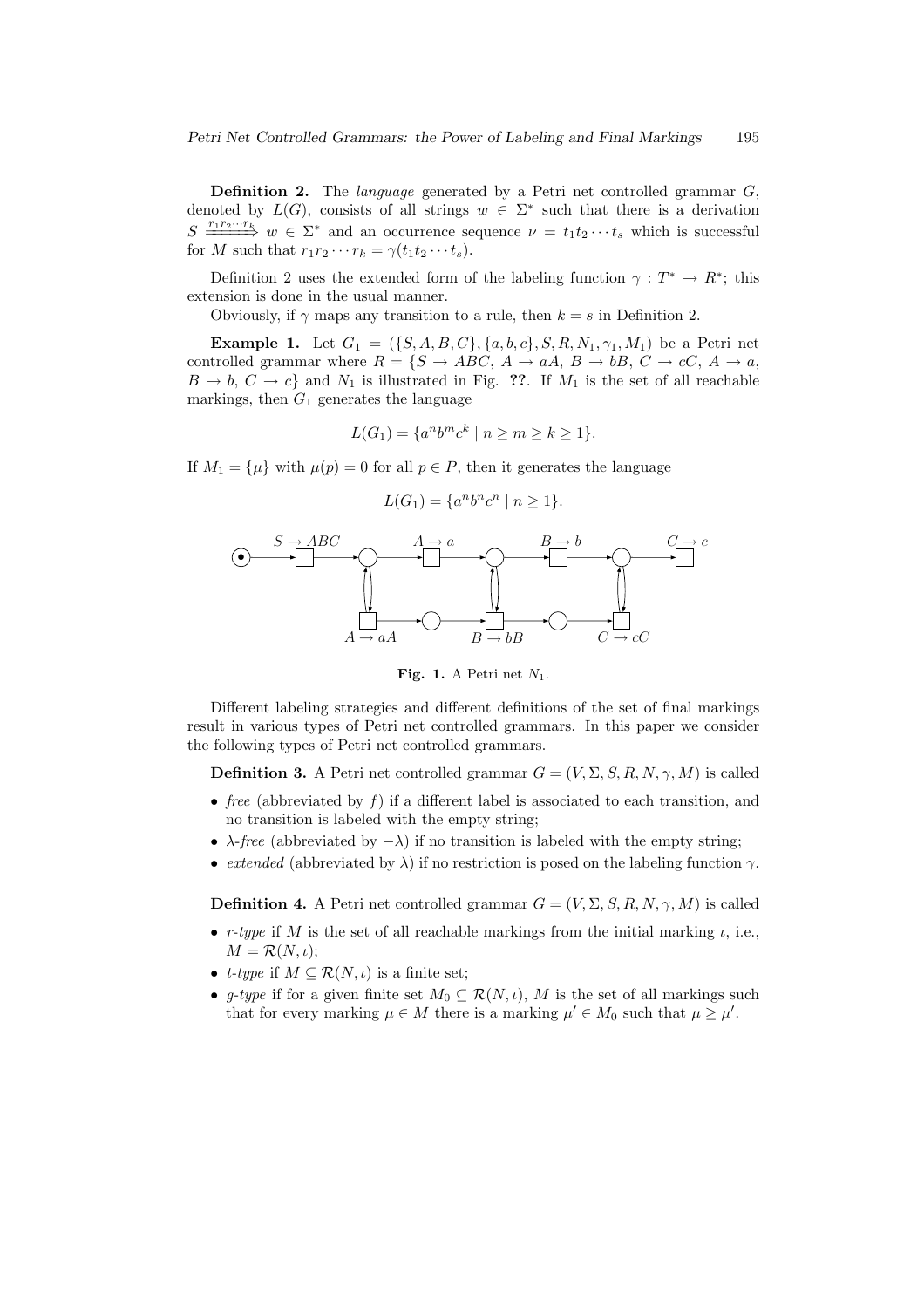We use the notation  $(x, y)$ -PN controlled grammar where  $x \in \{f, -\lambda, \lambda\}$  shows the type of a labeling function and  $y \in \{r, t, g\}$  shows the type of a set of final markings.

We denote by  $\mathbf{PN}(x, y)$  and  $\mathbf{PN}^{\lambda}(x, y)$  the families of languages generated by  $(x, y)$ -PN controlled grammars without and with erasing rules, respectively, where  $x \in \{f, -\lambda, \lambda\}$  and  $y \in \{r, t, g\}.$ 

We also use bracket notation  $\mathbf{PN}^{[\lambda]}(x,y), x \in \{f, -\lambda, \lambda\}, y \in \{r, t, g\},$  in order to say that a statement holds both in case with erasing rules and in case without erasing rules.

The following inclusions are obvious.

**Lemma 1.** For  $x \in \{f, -\lambda, \lambda\}$  and  $y \in \{r, t, g\}$ ,  $PN(x, y) \subseteq PN^{\lambda}(x, y)$ .

## 4. The Effect of Labeling on the Generative Power

The following lemma follows immediately from the definition of the labeling functions.

**Lemma 2.** For 
$$
y \in \{r, t, g\}
$$
,  $\mathbf{PN}^{[\lambda]}(f, y) \subseteq \mathbf{PN}^{[\lambda]}(-\lambda, y) \subseteq \mathbf{PN}^{[\lambda]}(\lambda, y)$ .  $\square$ 

We now prove that the reverse inclusions also hold.

**Lemma 3.** For  $y \in \{r, t, g\}$ ,  $\mathbf{PN}^{[\lambda]}(-\lambda, y) \subseteq \mathbf{PN}^{[\lambda]}(f, y)$ .

*Proof.* Let  $G = (V, \Sigma, S, R, N, \gamma, M)$  be a  $(-\lambda, y)$ -Petri net controlled grammar (with or without erasing rules) where  $y \in \{r, t, g\}$  and  $N = (P, T, F, \varphi, \iota)$ . Let

$$
R^{>1} = \{r : A \to \alpha \in R \mid |\gamma^{-1}(r)| > 1\},\
$$
  
\n
$$
T^{>1} = \{t \in T \mid \gamma(t) = r, r \in R^{>1}\},\
$$
  
\n
$$
F^{>1} = \{(p, t) \in F \mid t \in T^{>1}\} \cup \{(t, p) \in F \mid t \in T^{>1}\}.
$$

For each rule  $r: A \to \alpha \in R^{>1}$ , we define the set  $V_r = \{A_t | \gamma(t) = r\}$  of new nonterminal symbols, and with the rule  $r$ , we associate the set

$$
R_r = \{ A \to A_t, A_t \to \alpha \mid r : A \to \alpha \in R^{>1} \text{ and } \gamma(t) = r \}
$$

of new rules. Correspondingly, we set

$$
T_r = \{c_t^1, c_t^2 \mid r : A \to \alpha \in R^{>1} \text{ and } \gamma(t) = r\}
$$

where  $c_t^1$  and  $c_t^2$  are new transitions labeled by the rules  $A \to A_t$  and  $A_t \to \alpha$  for each t with  $\gamma(t) = r$ , respectively. We define the following sets of new places

$$
P_r = \{ p_t \mid r : A \to \alpha \in R^{>1} \text{ and } \gamma(t) = r \}
$$

and arcs

$$
F_r = \{(p, c_t^1) \mid c_t^1 \in T_r \text{ and } p \in \text{'}t\} \cup \{c_t^2, p) \mid c_t^2 \in T_r \text{ and } p \in t^{\bullet}\}\
$$
  

$$
\cup \{ (c_t^1, p_t), (p_t, c_t^2) \mid c_t^1, c_t^2 \in T_r \text{ and } p_t \in P_r \}.
$$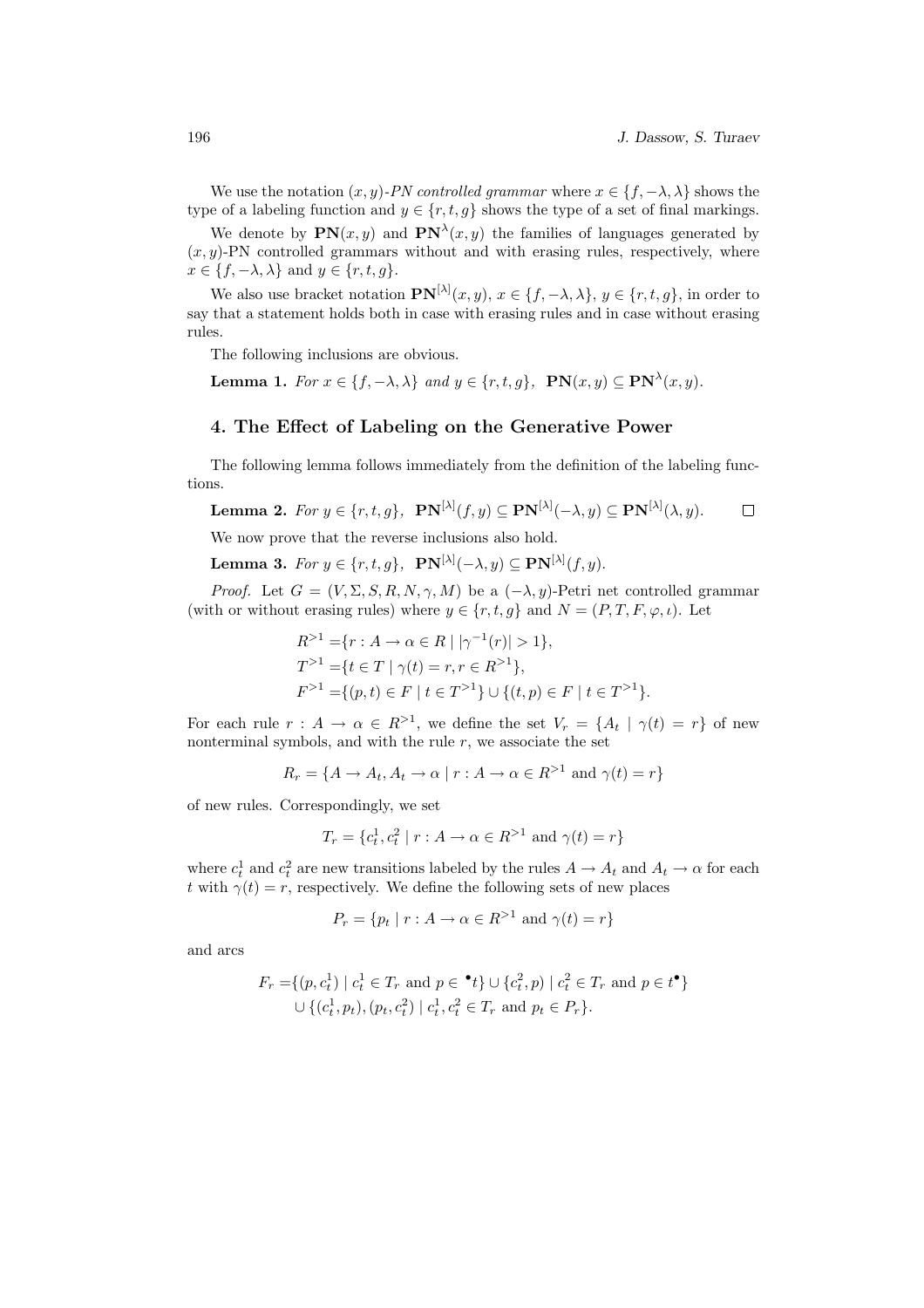Let  $X^{\diamond} = \bigcup_{r \in R^{>1}} X_r$  where  $X \in \{V, R, P, T, F\}$ . We consider an  $(f, y)$ -Petri net controlled grammar  $G' = (V', \Sigma, S, R', N', \gamma', M')$  where  $V' = V \cup V^{\diamond}$  and  $R' =$  $(R - R^{>1}) \cup R^{\diamond}$  and  $N' = (P', T', F', \varphi', \iota')$  is a Petri net where the set of places, transitions and arcs are defined by

$$
P'=P\cup P^{\diamond},\,\,T'=(T-T^{>1})\cup T^{\diamond},\,\,F'=(F-F^{>1})\cup F^{\diamond};
$$

the weight function  $\varphi'$  is defined by

$$
\varphi'(x,y) = \begin{cases}\n\varphi(x,y) & \text{if } (x,y) \in F, \\
\varphi(p,t) & \text{if } x = p \in \mathbf{e} \text{ and } y = c_t^1, t \in T^{>1}, \\
\varphi(t,p) & \text{if } x = c_t^2 \text{ and } p \in t^{\bullet}, t \in T^{>1}, \\
1 & \text{otherwise;} \n\end{cases}
$$

the initial marking  $\iota'$  is defined by

$$
\iota'(p) = \begin{cases} \iota(p) & \text{if } p \in P, \\ 0, & \text{if } p \in P^{\diamond}; \end{cases}
$$

the bijection  $\gamma'$  is defined by  $\gamma'(t) = \gamma(t)$  if  $t \in T - T_{\lambda}$  and for all  $c_t^1, c_t^2 \in T_r$ ,  $r \in R^{>1}, \gamma'(c_t^1) = A \to A_t \text{ and } \gamma'(c_t^2) = A_t \to \alpha;$ 

for each  $\tau' \in M'$ ,

$$
\tau'(p) = \begin{cases} \tau(p) & \text{if } p \in P, \\ 0, & \text{if } p \in P^\diamond. \end{cases}
$$

Let  $S \longrightarrow^{\frac{r_1 \cdots r_j}{\longrightarrow}} w_j \longrightarrow^{\frac{r_j}{\longrightarrow} \frac{r_{j+1} \cdots r_k}{\longrightarrow}} w_k \in \Sigma^*$  be a derivation in G where  $r : A \to \alpha$  $R^{>1}$ . Then the rule  $r : A \to \alpha$  can be replaced by the pair  $A \to A_t$ ,  $A_t \to \alpha$  for some  $t \in T^{>1}$  in one-to-one correspondence with the transition t of N where  $\gamma(t) = r$ , by the transitions  $c_t^1$  and  $c_t^2$  of N', and vice versa. Hence  $L(G) = L(G')$ .

Lemma 4. For  $y \in \{r, t, g\}$ ,  $PN(\lambda, y) \subseteq PN(-\lambda, y)$ .

*Proof.* Let  $G = (V, \Sigma, S, R, N, \gamma, M)$  be a  $(\lambda, y)$ -Petri net controlled grammar with  $N = (P, T, F, \iota)$ . Let  $T_{\lambda} = \{t \in T \mid \gamma(t) = \lambda\}$  and

$$
F_{\lambda} = \{(p, t) \mid p \in P \text{ and } t \in T_{\lambda}\} \cup \{(t, p) \mid t \in T_{\lambda} \text{ and } p \in P\}.
$$

We define the *i-adjacency set* of  $t \in T$  by

$$
\text{Adj}^i(t) = \{ t'' \mid t'' \in (\text{Adj}^1(t')) \text{ for some } t' \in \text{Adj}^{i-1}(t) \cap T_{\lambda} \} \text{ for } i \ge 2
$$

where  $\text{Adj}^1(t) = (t^{\bullet})^{\bullet}$  and the *complete adjacency* set by

$$
\mathrm{Adj}^*(t) = \bigcup_{i \ge 1} \mathrm{Adj}^i(t).
$$

A transition  $t' \in \text{Adj}^*(t)$  is called an *adjacent transition* of t. Adj<sup>+</sup>(t) denotes the set of non  $\lambda$  adjacent transitions of  $t \in T$ , i.e.,  $\text{Adj}^+(t) = \text{Adj}^*(t) - T_{\lambda}$ .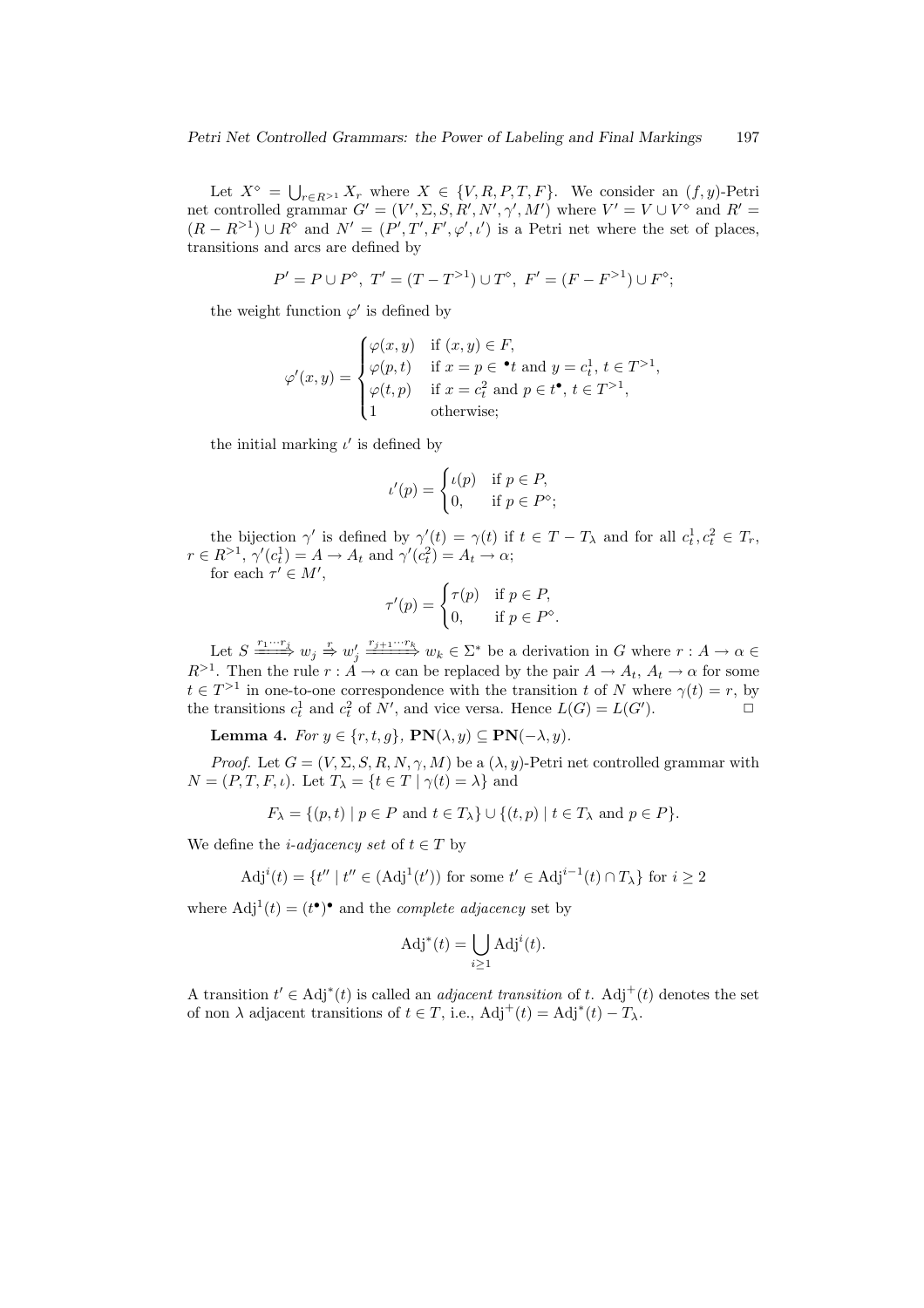Let  $T_{\lambda} = \{t_1, t_2, \ldots, t_n\}$ . For each  $t_i \in T_{\lambda}, 1 \leq i \leq n$ , we define the set of new transitions  $T(t_i) = \{ [t]_i \mid t \in \text{Adj}^+(t_i) \}.$  We introduce the set  $R(t_i)$  of new rules with respect to each  $t_i \in T_\lambda$ ,  $1 \leq i \leq n$ ,

$$
R(t_i) = \{ A \to A \mid A \to \alpha = \gamma(t) \in R \text{ and } t \in \text{Adj}^+(t_i) \}.
$$

We define a  $(-\lambda, y)$ -PN controlled grammar  $G' = (V, \Sigma, S, R', N', \gamma', M')$  where  $R' = R \cup \bigcup_{t_i \in T_{\lambda}} R(t_i)$  and  $N' = (P, T', F', \iota)$  where

$$
T' = (T - T_{\lambda}) \cup \bigcup_{t_i \in T_{\lambda}} T(t_i),
$$
  
\n
$$
F' = (F - F_{\lambda}) \cup \bigcup_{t_i \in T_{\lambda}} \{ (p, [t]_i) \mid p \in \bullet t_i \text{ and } [t]_i \in T(t_i) \}
$$
  
\n
$$
\cup \bigcup_{t_i \in T_{\lambda}} \{ ([t]_i, p) \mid [t]_i \in T(t_i) \text{ and } p \in t_i^{\bullet} \}.
$$

The weight function  $\varphi'$  is defined by

- $\varphi'(x, y) = \varphi(x, y)$  if  $(x, y) \in F F_{\lambda}$ ,
- $\varphi'(p,[t]_i) = \varphi(p,t_i)$  if  $p \in \mathbf{t}_i$  and  $[t]_i \in T(t_i), t_i \in T_\lambda$ ,
- $\varphi'([t]_i, p) = \varphi(t_i, p)$  if  $p \in t_i^{\bullet}$  and  $[t]_i \in T(t_i), t_i \in T_{\lambda}$ .

The labeling function  $\gamma': T' \to R'$  is defined by

- $\gamma'(t) = \gamma(t)$  for all  $t \in T$ ,
- $\gamma'([t]_i) = A \to A \in R(t_i)$  where  $[t]_i \in T(t_i)$ ,  $t_i \in T_\lambda$  and  $t \in Adj^+(t_i)$  with  $\gamma(t) = A \rightarrow \alpha \in R$ .

Let  $S \longrightarrow^{\underline{r_1 r_2 \cdots r_n}} w_n \in \Sigma^*$  be a derivation in G. Then

$$
t'_{11} \cdots t'_{1k(1)} t_1 t'_{21} \cdots t'_{2k(2)} t_2 \cdots t_n t'_{n+11} \cdots t'_{n+1k(n+1)}
$$
\n
$$
\tag{1}
$$

is a successful occurrence sequence in N where  $\gamma(t_i) = r_i, 1 \leq i \leq n$  and  $t'_{ij} \in T_\lambda$  for all  $1 \leq i \leq n+1, 1 \leq j \leq k(i)$  such that  $t_i \in \text{Adj}^+(t'_{ij})$  for all  $1 \leq i \leq n, 1 \leq j \leq k(i)$ .

Each  $\lambda$ -transition  $t'_{ij}$ ,  $1 \leq i \leq n, 1 \leq j \leq k(i)$  in (1) can be replaced by the transition  $t''_{ij}$  in  $N'$ ,  $1 \le i \le n$ ,  $1 \le j \le k(i)$  with the label  $A_i \to A_i$  where  $A_i$  is the left side of the rule  $r_i$ ,  $\gamma(r_i) = t_i$ ,  $1 \leq i \leq n$ . Then

$$
t''_{11} \cdots t''_{1k(1)} t_1 t''_{21} \cdots t''_{2k(2)} t_2 \cdots t''_{n1} \cdots t''_{nk(n)} t_n \tag{2}
$$

is a successful occurrence sequence in  $N'$  and correspondingly

$$
S \xrightarrow{\sigma_1 r_1 \sigma_2 r_2 \cdots \sigma_n r_n} w_n \in \Sigma^*
$$

is a derivation in G' where  $\sigma_i = r''_{i1} r''_{i2} \cdots r''_{ik(i)}$ ,  $\gamma'(r''_{ij}) = t''_{ij}$ ,  $1 \le i \le n, 1 \le j \le k(i)$ . Using the same idea, we can show the inverse inclusion.  $\Box$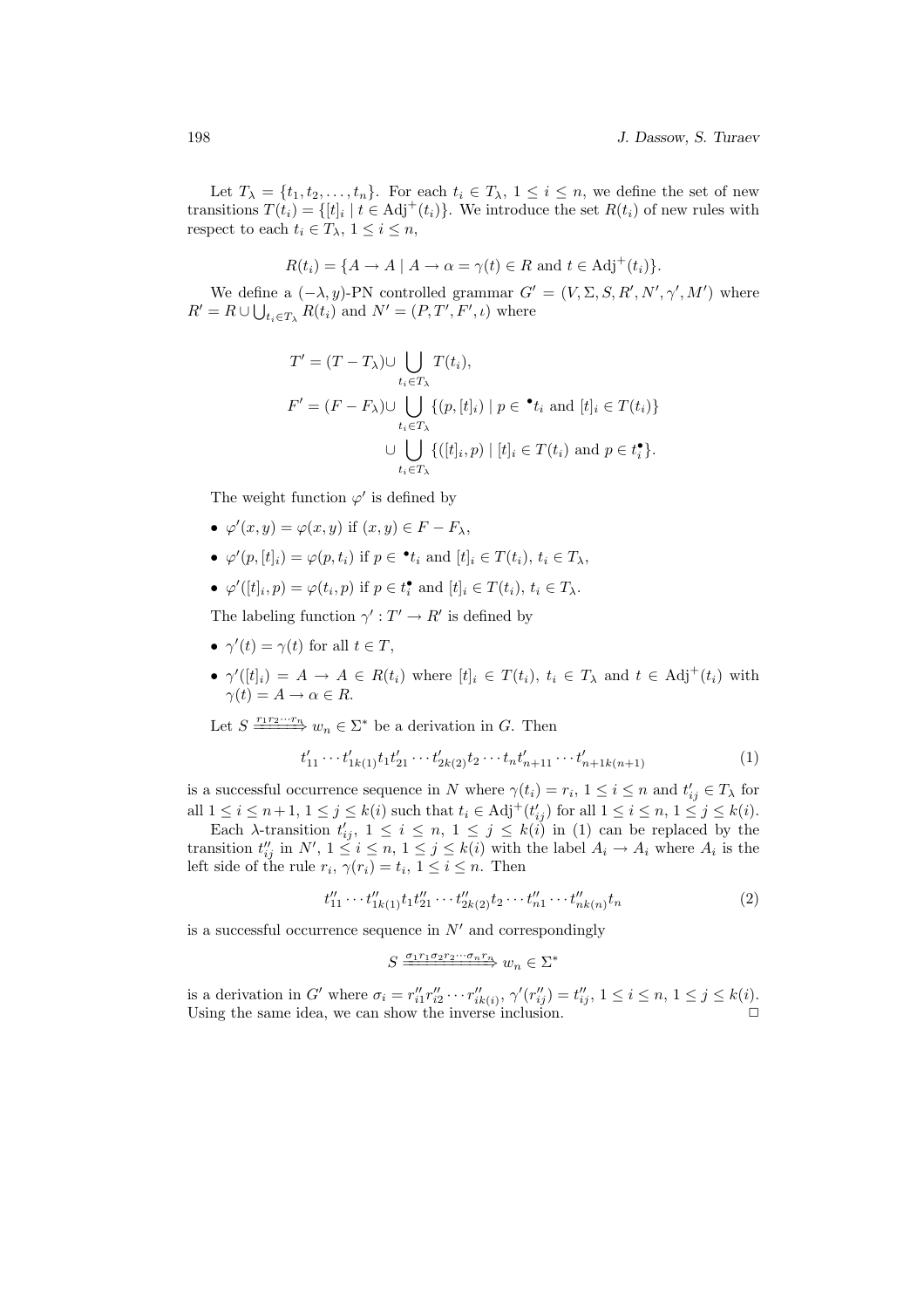It is easy to see that the proof of Lemma 4 holds for grammars with erasing rules, too. We present another proof in the following lemma since its construction has a smaller increase of the number of places, transitions and edges.

**Lemma 5.** For  $y \in \{r, t, g\}$ ,  $\mathbf{PN}^{\lambda}(\lambda, y) \subseteq \mathbf{PN}^{\lambda}(-\lambda, y)$ .

*Proof.* Let  $G = (V, \Sigma, S, R, N, \gamma, M)$  be a  $(\lambda, y)$ -PN controlled grammar where  $y \in \{r, t, g\}$  and  $N = (P, T, F, \varphi, \iota)$ . Let  $T_{\lambda}$  be the set of all  $\lambda$ -transitions of T. We construct the  $(-\lambda, y)$ -PN controlled grammar  $G' = (V', \Sigma, S', R', N', \gamma', M')$  as follows.

We set  $V' = V \cup \{S', X\}$  where S' and X are new symbols and

$$
R' = R \cup \{S' \to SX, X \to X, X \to \lambda\}
$$

and construct  $N' = (P', T', F', \varphi', \iota')$  where

• the sets of places, transitions and arcs of  $N'$  are defined by

$$
P' = P \cup \{p', p''\},
$$
  
\n
$$
T' = T \cup \{t', t''\},
$$
  
\n
$$
F' = F \cup \{(p', t'), (t', p''), (p'', t'')\},
$$

• the weight function is defined by

$$
\varphi'(x, y) = \begin{cases} \varphi(x, y) & \text{if } (x, y) \in F, \\ 1 & \text{otherwise,} \end{cases}
$$

- the initial marking is defined by  $\iota'(p) = \iota(p)$  for all  $p \in P$  and  $\iota'(p') = 1, \iota'(p'') = 1$ 0,
- for every  $\tau' \in M'$ ,  $\tau'(p) = \tau(p)$  for all  $p \in P$  and  $\tau'(p') = \tau'(p'') = 0$ ,
- and the total function  $\gamma': T' \to R'$  is defined by  $\gamma'(t) = \gamma(t)$  if  $t \in T T_{\lambda}$ ,  $\gamma'(t) = X \to X$  if  $t \in T_\lambda$ ,  $\gamma'(t') = S' \to SX$ , and  $\gamma'(t'') = X \to \lambda$ .

Let  $D: S \xrightarrow{r_1 r_2 \cdots r_k} w_k \in \Sigma^*$  be a derivation in G where  $\nu = \nu_1 t_1 \nu_2 t_2 \cdots \nu_k t_k \nu_{k+1}$ ,  $\gamma(t_i) = r_i$  for all for all  $1 \leq i \leq k$  and  $\gamma(\nu_i) = \lambda$  for all  $1 \leq i \leq k+1$  is an occurrence sequence in N enabled at the initial marking  $\iota$  and finishing at a marking  $\mu_k \in M$ .

We construct a derivation  $D'$  in  $G'$  from the derivation  $D$  as follows. We initialize the derivation D with the rule  $S' \to SX$ . For any  $\lambda$ -transition t in the occurrence sequence  $\nu$  we apply the rule  $X \to X$  and terminate the derivation with the rule  $X \to \lambda$ :

$$
S' \Rightarrow SX \xrightarrow{\overbrace{X \to X \cdot r_1}^{|\nu_1|}} w_1 X \xrightarrow{\overbrace{X \to X \cdot r_2}^{|\nu_2|}} \cdots \xrightarrow{\overbrace{X \to X \cdot r_k}^{|\nu_k|}} w_k X \xrightarrow{\overbrace{X \to \lambda}^{N}} w_k \in \Sigma^*
$$

and  $t'\nu_1t_1\nu_2t_2\cdots\nu_kt_k\nu_{k+1}t''$  is a successful occurrence sequence in N' where  $\mu(p')$  =  $\mu(p'') = 0$  for any  $\mu \in M'.$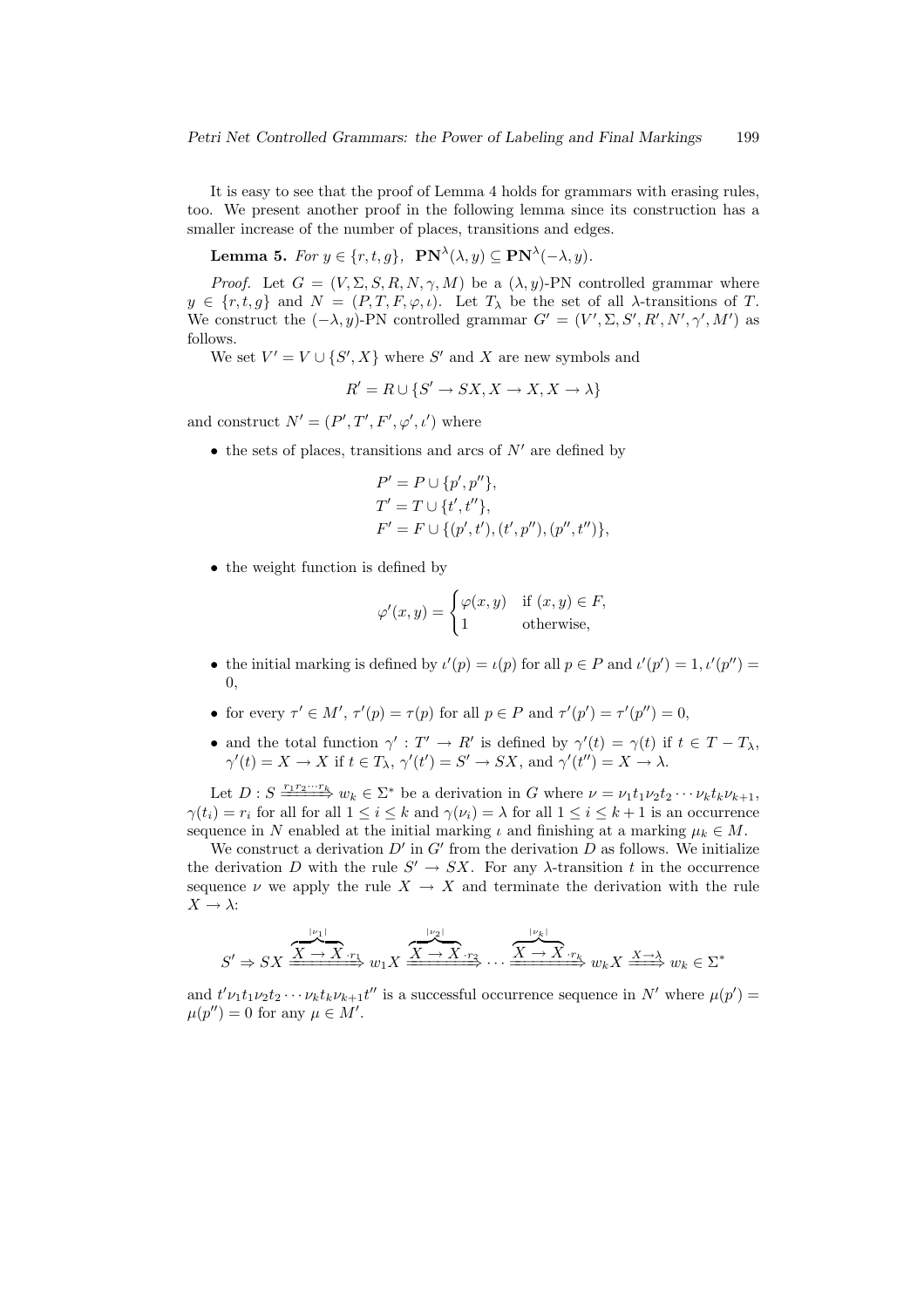On the other hand, for each derivation

$$
S' \Rightarrow SX \xrightarrow{r_1 \cdots r_j} w_j X \xrightarrow{X \to \lambda} w_j \xrightarrow{r_{j+1} \cdots r_m} w_m \in \Sigma^*
$$

in G' by removing the first step,  $(j + 1)$ -th step and the nonterminal symbol X from the derivation, we get a derivation in  $G$  where the corresponding occurrence in  $N'$ sequence is obtained by removing the transitions  $t'$ ,  $t''$  and changing the labels  $X \to X$ of transitions to  $\lambda$ .

The following theorem is a combination of the lemmas given above.

Theorem 6. For  $y \in \{r, t, g\},\$ 

$$
\mathbf{PN}(f,y) = \mathbf{PN}(-\lambda,y) = \mathbf{PN}(\lambda,y) \subseteq \mathbf{PN}^{\lambda}(f,y) = \mathbf{PN}^{\lambda}(-\lambda,y) = \mathbf{PN}^{\lambda}(\lambda,y).
$$

#### 5. The Effect of Final Markings on the Generative Power

We start with a lemma which shows that the use of final markings increases the generative power.

Lemma 7.  $\mathbf{PN}^{[\lambda]}(\lambda,r)\subseteq \mathbf{PN}^{[\lambda]}(\lambda,t).$ 

*Proof.* Let  $G = (V, \Sigma, S, R, N, \gamma, M)$  be a  $(\lambda, r)$ -PN controlled grammar (with or without erasing rules) where  $N = (P, T, F, \varphi, \iota)$ . We set

$$
T_p = \{t_p | p \in P\}
$$
 and  $F_p = \{(p, t_p) | p \in P\}$ 

where  $t_p$  and  $(p, t_p)$  for all  $p \in P$  are new transitions and arcs, respectively. We construct a  $(\lambda, t)$ -PN controlled grammar  $G' = (V, \Sigma, S, R, N', \gamma', M_0)$  with the Petri net  $N' = (P, T \cup T_p, F \cup F_p, \varphi', \iota)$  where

- the weight function  $\varphi'$  is defined by  $\varphi'(x, y) = \varphi(x, y)$  if  $(x, y) \in F$  and  $\varphi'(x, y) =$ 1 if  $(x, y) \in F_p$ ,
- the labeling function  $\gamma'$  is defined by  $\gamma'(t) = \gamma(t)$  if  $t \in T$  and  $\gamma'(t) = \lambda$  if  $t \in T_p$ ,
- the set  $M_0$  of final markings is defined by  $M_0 = \{(0, 0, \ldots, 0)\}.$

Let  $S \stackrel{r_1r_2\cdots r_k}{\longrightarrow} w_k \in \Sigma^*$  be a derivation in G where  $\nu = t_1t_2\cdots t_s$ ,  $\gamma(\nu) =$  $r_1r_2 \cdots r_k$ , is an occurrence sequence in N enabled at  $\iota$  and finished at some  $\mu_s \in M$ . We continue the occurrence sequence  $\nu$  by firing the transition  $t_p$   $\mu_s(p)$  times, for we continue the occurrence sequence *v* by firing the transition  $t_p$   $\mu_s(p)$  times, for each place  $p \in P$ , and after  $\sum_{p \in P} \mu_s(p)$  steps we get the marking  $\mu'$  where  $\mu'(p) = 0$ for all  $p \in P$ . Thus  $L(G) \subseteq \overline{L(G')}$ .

Moreover, it is easy to see that an earlier use of a transition  $t_p$  either leads to a blocking of the derivation (since an input place  $p$  of a transition  $t$  has not enough tokens and therefore, the corresponding rule  $\gamma(t)$  cannot be applied) or it has no influence on the derivation, i.e., the use of  $t_p$  can be shifted after the finishing of the derivation. Therefore  $L(G) = L(G')$  holds.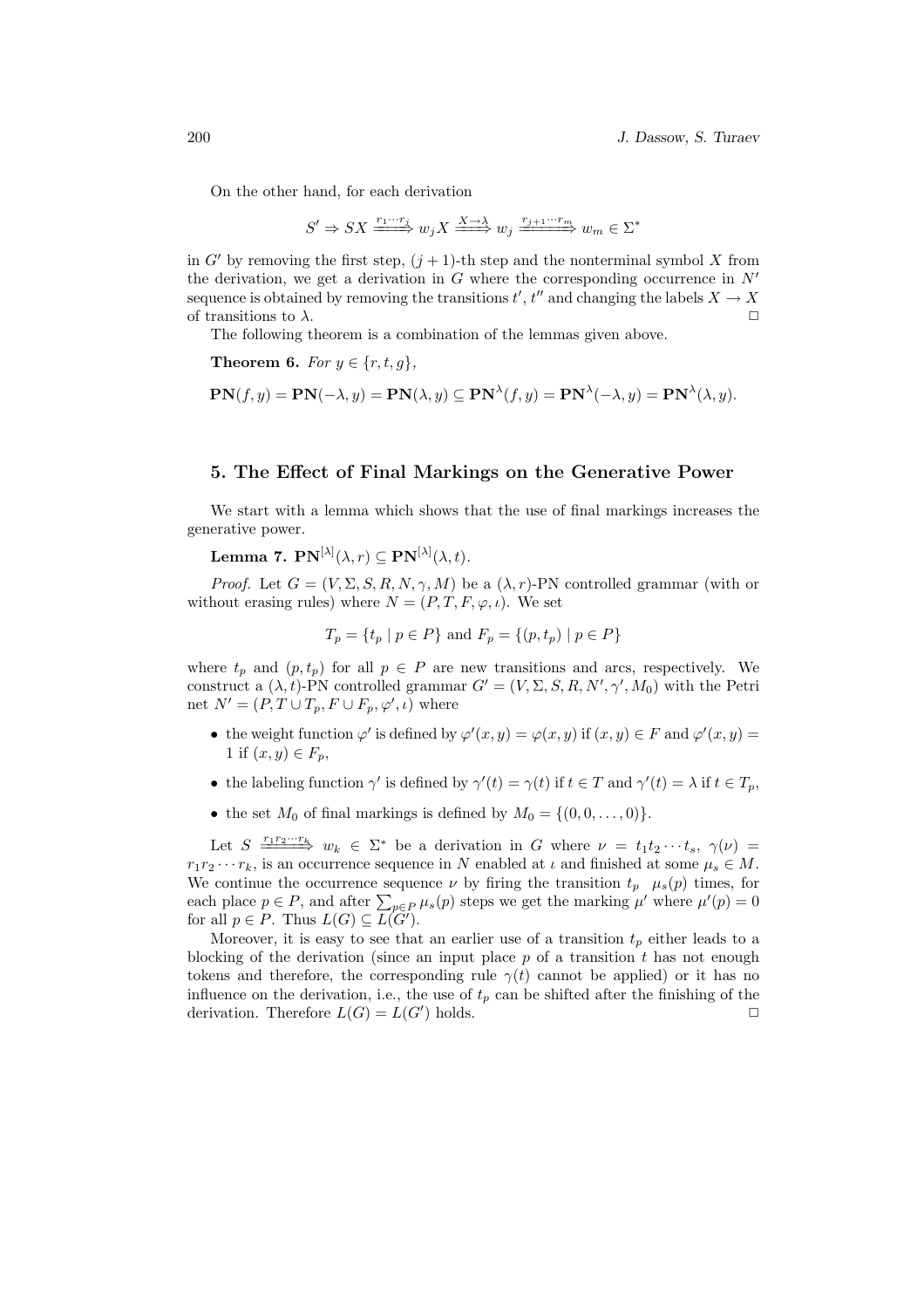Corollary 8.  $\text{PN}^{[\lambda]}(\lambda,r) \subseteq \text{PN}^{[\lambda]}(\lambda,g)$ .

*Proof.* Let  $G = (V, \Sigma, S, R, N, \gamma, M)$  be a  $(\lambda, r)$ -PN controlled grammar (with or without erasing rules) where  $N = (P, T, F, \varphi, \iota)$ . We construct a  $(\lambda, g)$ -PN controlled grammar  $G'' = (V, \Sigma, S, R, N', \gamma', M')$  where V,  $\Sigma, S, R, N'$  and  $\gamma'$  are defined as for the grammar  $G'$  in the proof of Lemma 7. If we define  $M'$  as the set of any marking  $\mu \in \mathcal{R}(N',\iota)$  which is greater than or equal to  $\mu' = (0,0,\ldots,0)$ , then the inclusion follows immediately.  $\hfill \Box$ 

Lemma 9.  $\mathbf{PN}^{[\lambda]}(\lambda,g)\subseteq \mathbf{PN}^{[\lambda]}(\lambda,t).$ 

*Proof.* Let  $G = (V, \Sigma, S, R, N, \gamma, M)$  be a  $(\lambda, g)$ -PN controlled grammar (with or without erasing rules) where  $N = (P, T, F, \varphi, \iota)$  and M is the set of all markings such that for every marking  $\mu \in M$  there is a marking  $\mu'$  of a given finite set  $M_0 \subseteq \mathcal{R}(N, \iota)$ such that  $\mu \geq \mu'$ . Let  $p_0$  be a new place. We define

- the sets  $T_{M_0} = \{t_\mu \mid \mu \in M_0\}$  and  $T_P = \{t_p \mid p \in P\}$  of new transitions;
- the sets

$$
F_{M_0}^- = \{ (p, t_\mu) \mid \mu \in M_0 \text{ and } p \in P \text{ where } \mu(p) \neq 0 \},
$$
  
\n
$$
F_{M_0}^+ = \{ (t_\mu, p_0) \mid \mu \in M_0 \},
$$
  
\n
$$
F_P = \{ (p, t_p) \mid p \in P \}
$$

of new arcs.

We construct the Petri net  $N' = (P \cup \{p_0\}, T \cup T_{M_0} \cup T_P, F \cup F_{M_0}^- \cup F_{M_0}^+ \cup F_P, \varphi', \iota')$ where

- the weight function  $\varphi'$  is defined by  $\varphi'(x,y) = \varphi(x,y)$  for all  $(x,y) \in F$ ,  $\varphi'(p, t_\mu) = \mu(p)$  for each  $(p, t_\mu) \in F_{M_0}^-$ , and  $\varphi'(t_\mu, p_0) = 1$  for each  $(t_\mu, p_0) \in$  $F_{M_0}^+$ ;
- the initial marking  $\iota'$  is defined by  $\iota'(p) = \iota(p)$  for all  $p \in P$  and  $\iota'(p_0) = 0$ .

We define a  $(\lambda, t)$ -PN controlled grammar  $G' = (V, \Sigma, S, R, N', \gamma', M')$  where

- $\gamma'(t) = \gamma(t)$  if  $t \in T$  and  $\gamma'(t) = \lambda$  otherwise;
- $M' = {\mu'}$  where  $\mu'(p) = 0$  for all  $p \in P$  and  $\mu'(p_0) = 1$ .

Let  $D: S \stackrel{\pi}{\Rightarrow} w \in \Sigma^*, \pi = r_1 r_2 \cdots r_n$ , be a derivation in G, then there is an occurrence sequence  $\nu = t_1 t_2 \cdots t_s$  such that  $\iota \xrightarrow{\nu} \mu$  where  $\gamma(\nu) = \pi$  and  $\mu \in M$ . By definition, there is a marking  $\mu' \in M_0$  such that  $\mu \geq \mu'$ . It follows that the transition  $t'_{\mu}$  can occur and the place  $p_0$  receives a token, and the rest tokens in places of P can be removed by firing transitions  $t_p$ . It is not difficult to see that D is also a derivation in  $G'$ .

If  $D' : S \stackrel{\pi}{\Rightarrow} w \in \Sigma^*, \pi = r_1r_2\cdots r_n$ , is a derivation in G' with a successful occurrence sequence  $\nu = t_1 t_2 \cdots t_s$  where  $\gamma'(\pi) = \nu$ , then  $\iota' \stackrel{\nu}{\rightarrow} \mu'$  where  $\mu'(p) = 0$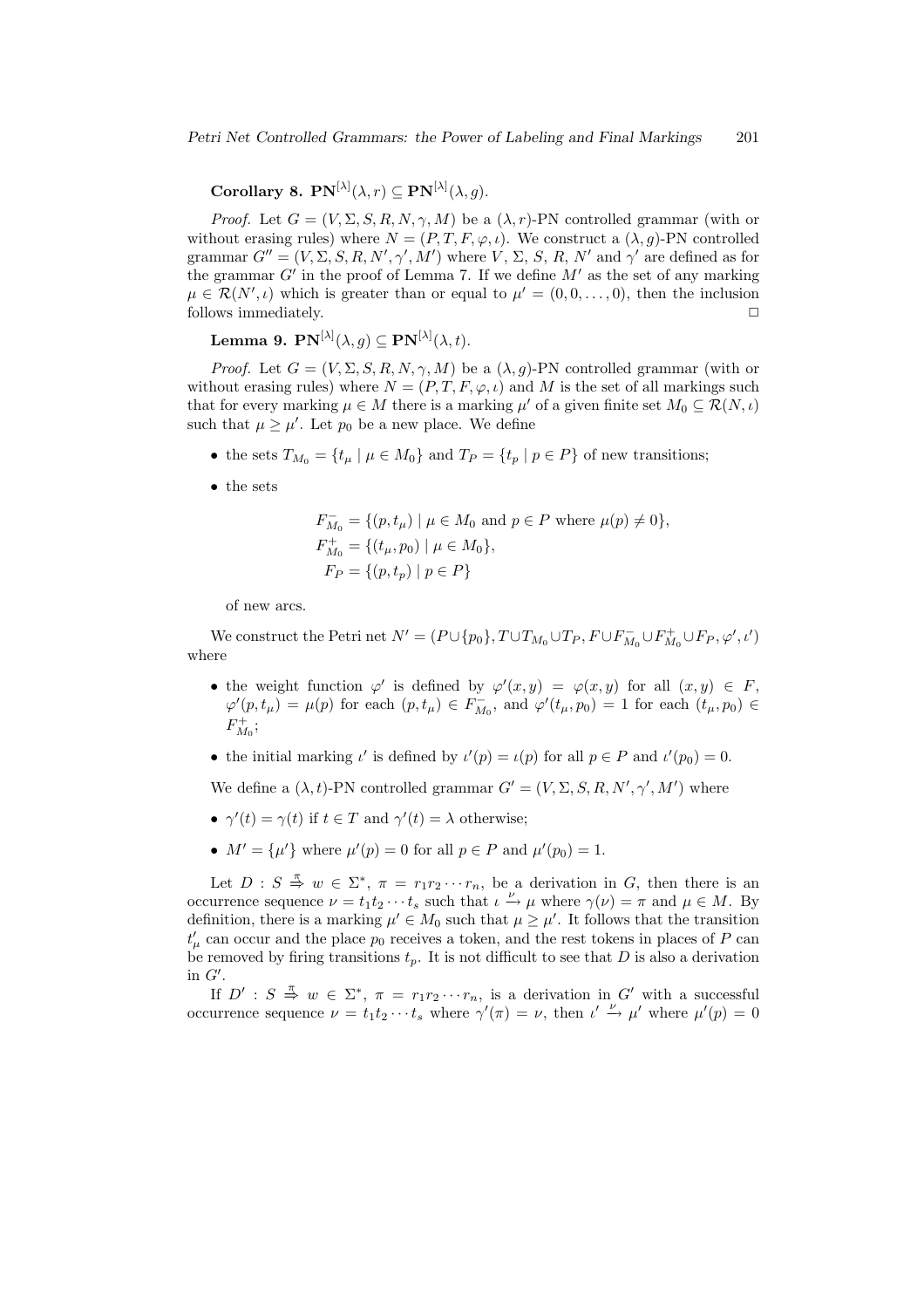for all  $p \in P$  and  $\mu'(p_0) = 1$ . Since  $\mu'(p_0) = 1$ ,  $|\nu|_{t_\mu} = 1$  for some  $\mu \in M_0$ . Without loss of generality we can assume that  $\nu = \nu' \cdot \nu''$  where  $\nu'$  contains only transitions of T and  $\nu''$  contains only transitions of T<sub>P</sub> and the transition  $t_{\mu}$ . Then,  $\gamma'(\nu') = \pi$ ,  $\gamma'(\nu'') = \lambda$  and  $\iota' \xrightarrow{\nu'} \mu''$  where  $\mu'' \geq \mu$ . It follows that D' is also a derivation in  $G$ . Lemma 10.  $\mathbf{PN}^{[\lambda]}(\lambda,g)\subseteq \mathbf{PN}^{[\lambda]}(\lambda,r)$ 

*Proof.* Let  $G = (V, \Sigma, S, R, N, \gamma, M)$  be a  $(\lambda, g)$ -Petri net controlled grammar where  $N = (P, T, F, \varphi, \iota)$  and M is the set of all markings such that for every marking  $\mu \in M$  there is a marking  $\mu'$  in a given finite set  $M_0 \subseteq \mathcal{R}(N, \iota)$  such that  $\mu \geq \mu'$ .

We set  $\bar{\Sigma} = \{\bar{a} \mid a \in \Sigma\}$  where  $\bar{a}, a \in \Sigma$ , is a new nonterminal symbol and define a bijection  $\phi: V \cup \Sigma \to V \cup \overline{\Sigma}$  as

$$
\phi(x) = \begin{cases} x & \text{if } x \in V, \\ \bar{x} & \text{if } x \in \Sigma \end{cases}
$$

Let

$$
\overline{R} = \{ A \to \phi(\alpha) \mid A \to \alpha \in R \} \text{ and } R_{\Sigma} = \{ \overline{a} \to a \mid a \in \Sigma \}.
$$

We define a  $(\lambda, r)$ -PN controlled grammar  $G' = (V \cup \overline{\Sigma}, \Sigma, S, R \cup R_{\Sigma}, N', \gamma', M')$ where  $N' = (P', T', F', \varphi', \iota')$  and

$$
P' = P \cup \{p', p''\}, T' = T \cup T_{M_0} \cup T_{\Sigma}, F' = F \cup F_{M_0} \cup F_{\Sigma} \cup F_{p'} \cup F_{p''}
$$

where  $p', p''$  are new places,

$$
T_{M_0} = \{ t_\mu \mid \mu \in M_0 \} \text{ and } T_\Sigma = \{ t_a \mid a \in \Sigma \}
$$

are sets of new transitions,

$$
F_{M_0} = \{ (p, t_\mu) \mid p \in P \text{ and } t_\mu \in T_{M_0} \},
$$
  
\n
$$
F_{p'} = \{ (p', t_\mu) \mid t_\mu \in T_{M_0} \},
$$
  
\n
$$
F_{p''} = \{ (t_\mu, p'') \mid t_\mu \in T_{M_0} \},
$$
  
\n
$$
F_{\Sigma} = \{ (p'', t_a), (t_a, p'') \mid t_a \in T_{\Sigma} \}
$$

are sets of new arcs.

The weight function  $\varphi'$  is defined by  $\varphi'(x,y) = \varphi(x,y)$  if  $(x,y) \in F$ ,  $\varphi'(p,t_\mu) =$  $\mu(p)$  if  $\mu \in M_0$  and  $\varphi'(x, y) = 1$  if  $(x, y) \in F_{p'} \cup F_{p''} \cup F_{\Sigma}$ .

The initial marking  $\iota'$  is defined by  $\iota'(p) = \iota(p)$  if  $p \in P$  and  $\iota'(p') = 1$ ,  $\iota'(p'') = 0$ . The bijection  $\gamma'$  is defined by  $\gamma'(t) = A \rightarrow \phi(\alpha)$  if  $t \in T$  and  $\gamma(t) = A \rightarrow \alpha$ ,  $\gamma'(t) = \lambda$  if  $t \in T_{M_0}$ , and  $\gamma'(t_a) = \bar{a} \to a$  for all  $a \in \Sigma$ .

For each  $\tau' \in M', \tau'(p') = 0, \tau'(p'') = 1.$ 

Let  $D: S \longrightarrow^{\frac{r_1 r_2 \cdots r_n}{\longrightarrow}} w \in \Sigma^*$  be a derivation in G and  $\nu = t_1 t_2 \cdots t_m$ ,  $\iota \overset{\nu}{\rightarrow} \mu_m$ , is a successful occurrence sequence of transitions of N where  $\gamma(\nu) = r_1 r_2 \cdots r_n$ . By definition,  $\mu_m \geq \mu$  for some  $\mu \in M_0$ . Let  $w = a_{i_1} a_{i_2} \cdots a_{i_k}$ ,  $a_{i_1}, a_{i_2}, \ldots, a_{i_k} \in \Sigma$ ,  $k \geq 1$ .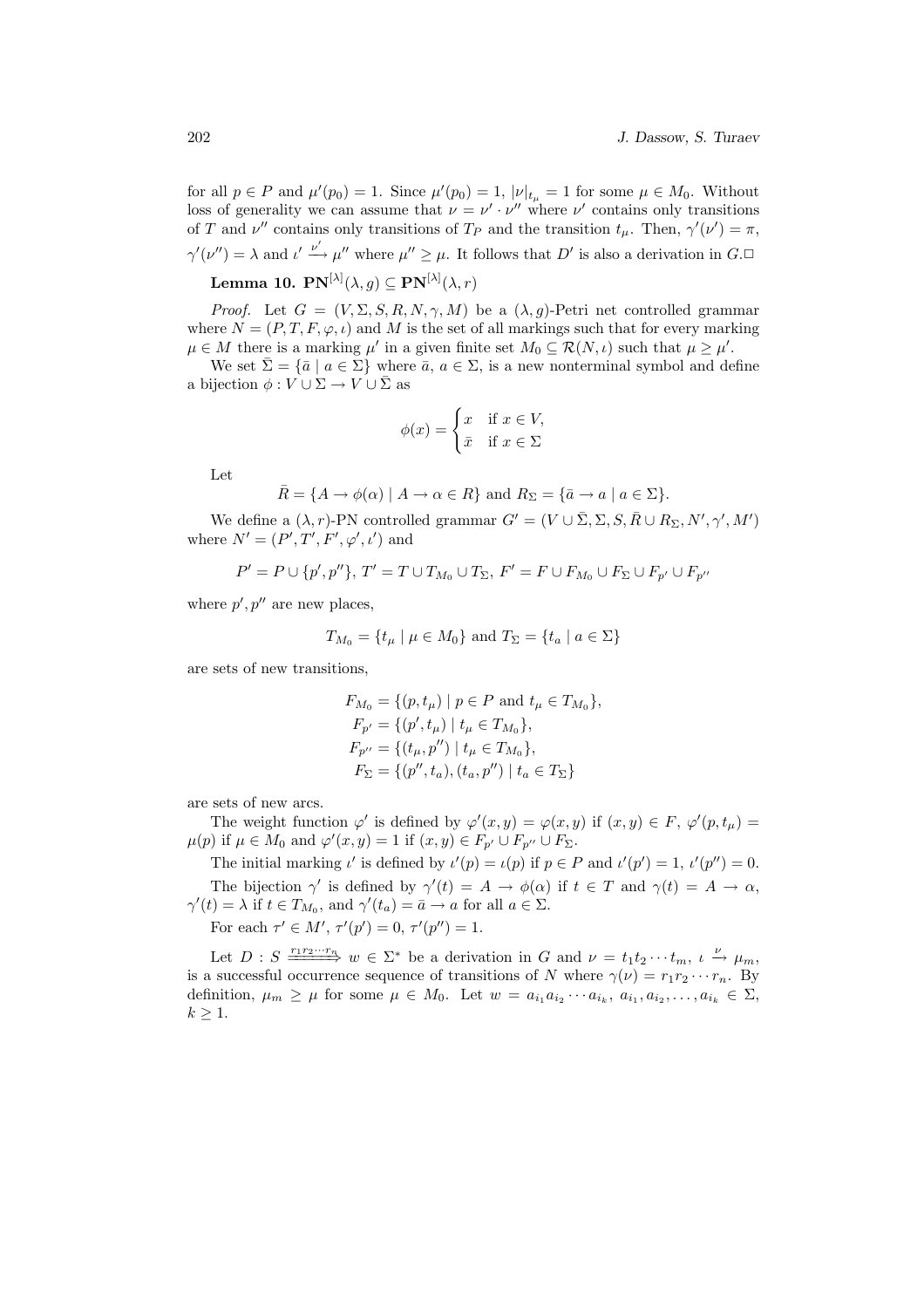We construct a derivation  $D'$  in  $G'$  with respect to  $D$  as follows:

$$
D': S \xrightarrow{\bar{r}_1 \bar{r}_2 \cdots \bar{r}_n} \bar{w} \xrightarrow{r_{a_{i_1}} r_{a_{i_2}} \cdots r_{a_{i_k}}}
$$

where  $\bar{r}_i \in \bar{R}$ ,  $1 \leq i \leq n$  and  $\bar{r} : A \to \phi(\alpha)$  for each  $r : A \to \alpha \in R$ ,  $\bar{w} = \bar{a}_{i_1} \bar{a}_{i_2} \cdots \bar{a}_{i_k}$ , and  $r_{a_{i_j}} : \bar{a}_{i_j} \to a_{i_j}, 1 \leq j \leq k$ . One can easily see that  $\nu' = \nu \cdot t_\mu \cdot t_{a_{i_1}} t_{a_{i_2}} \cdots t_{a_{i_k}}$ is a successful occurrence sequence of transitions of  $N'$  and  $\gamma'(\nu') = \bar{r}_1 \bar{r}_2 \cdots \bar{r}_n$ .  $r_{a_{i_1}} r_{a_{i_2}} \cdots r_{a_{i_k}}$ . Therefore,  $L(G) \subseteq L(G')$ .

Let  $S \stackrel{\pi}{\Rightarrow} w \in \Sigma^*$  be a derivation in  $G'$ . Then,  $\pi \in (\overline{R} \cup R_{\Sigma})^*$  and the corresponding successful occurrence of sequence  $\nu$  of transitions of N' is of the form  $\nu = \nu' \cdot t_{\mu} \cdot \nu''$ for some  $\nu', \nu'' \in (T \cup T_{\Sigma})^*$  and for some  $t_{\mu} \in T_{M_0}$ .

Without loss of generality we can change of the order of application of rules in  $\pi$ such that  $\pi = \pi' \cdot \pi''$  where  $\pi' \in \bar{R}^*$  and  $\pi'' \in R^*_{\Sigma}$ . Correspondingly, for  $\nu$  we have  $\nu = \nu' \cdot t_\mu \cdot \nu''$  where  $\gamma'(\nu') = \pi'$  and  $\gamma'(\nu'') = \pi''$ . It follows that  $S \xrightarrow{r_1 r_2 \cdots r_n} w$  is a derivation in G where  $r_1r_2\cdots r_n$  corresponds to  $\pi' = \bar{r}_1\bar{r}_2\cdots \bar{r}_n$  and  $\gamma(t_1t_2\cdots t_m)$  $r_1r_2\cdots r_n$  where  $\gamma'(t_1t_2\cdots t_m) = \pi'$ . Hence,  $t_1t_2\cdots t_m$  is a successful occurrence sequence for M. It follows that  $L(G') \subseteq L(G)$ .

In the remaining part we discuss the relation between Petri net controlled languages and matrix languages.

**Lemma 11.** For  $x \in \{f, -\lambda, \lambda\}$  and  $y \in \{r, t, g\}$ ,  $\mathbf{PN}^{\lambda}(x, y) \subseteq \mathbf{MAT}^{\lambda}$ .

*Proof.* Let  $G = (V, \Sigma, S, R, N, \gamma, M')$  be a  $(x, y)$ -Petri net controlled grammar with  $N = (P, T, F, \varphi, \iota)$  where  $x \in \{f, -\lambda, \lambda\}$  and  $y \in \{r, t, g\}$ . Let  $P = \{p_1, p_2, \ldots, p_n\}$ .

We set  $V' = V \cup \overline{P} \cup \{S', B\}$  where  $\overline{P} = {\overline{p} \mid p \in P}$  is a set of new nonterminal symbols and  $S'$ ,  $B$  are new nonterminal symbols. Let

$$
\bullet t = \{p_{i_1}, p_{i_2}, \dots, p_{i_k}\} \text{ and } t \bullet = \{p_{j_1}, p_{j_2}, \dots, p_{j_m}\}, t \in T.
$$

We associate the following sequences of rules with each transition  $t \in T$ 

· · ·

$$
\sigma_{i_1} : \underbrace{\bar{p}_{i_1} \to \lambda, \bar{p}_{i_1} \to \lambda, \dots, \bar{p}_{i_1} \to \lambda}_{\varphi(p_{i_1}, t)} \tag{3}
$$

$$
\sigma_{i_2}: \underbrace{\bar{p}_{i_2} \to \lambda, \bar{p}_{i_2} \to \lambda, \dots, \bar{p}_{i_2} \to \lambda}_{\varphi(p_{i_2}, t)} \tag{4}
$$

$$
\sigma_{i_k} : \underbrace{\bar{p}_{i_k} \to \lambda, \bar{p}_{i_k} \to \lambda, \dots, \bar{p}_{i_k} \to \lambda}_{\varphi(p_{i_k}, t)} \tag{5}
$$

$$
\sigma_B: B \to B\bar{p}_{j_1}^{\varphi(t,p_{j_1})}\bar{p}_{j_2}^{\varphi(t,p_{j_2})}\cdots\bar{p}_{j_m}^{\varphi(t,p_{j_m})}
$$
\n
$$
\tag{6}
$$

and define the matrix

$$
m_r = (\sigma_{i_1}, \sigma_{i_2}, \dots, \sigma_{i_k}, \sigma_B, r) \tag{7}
$$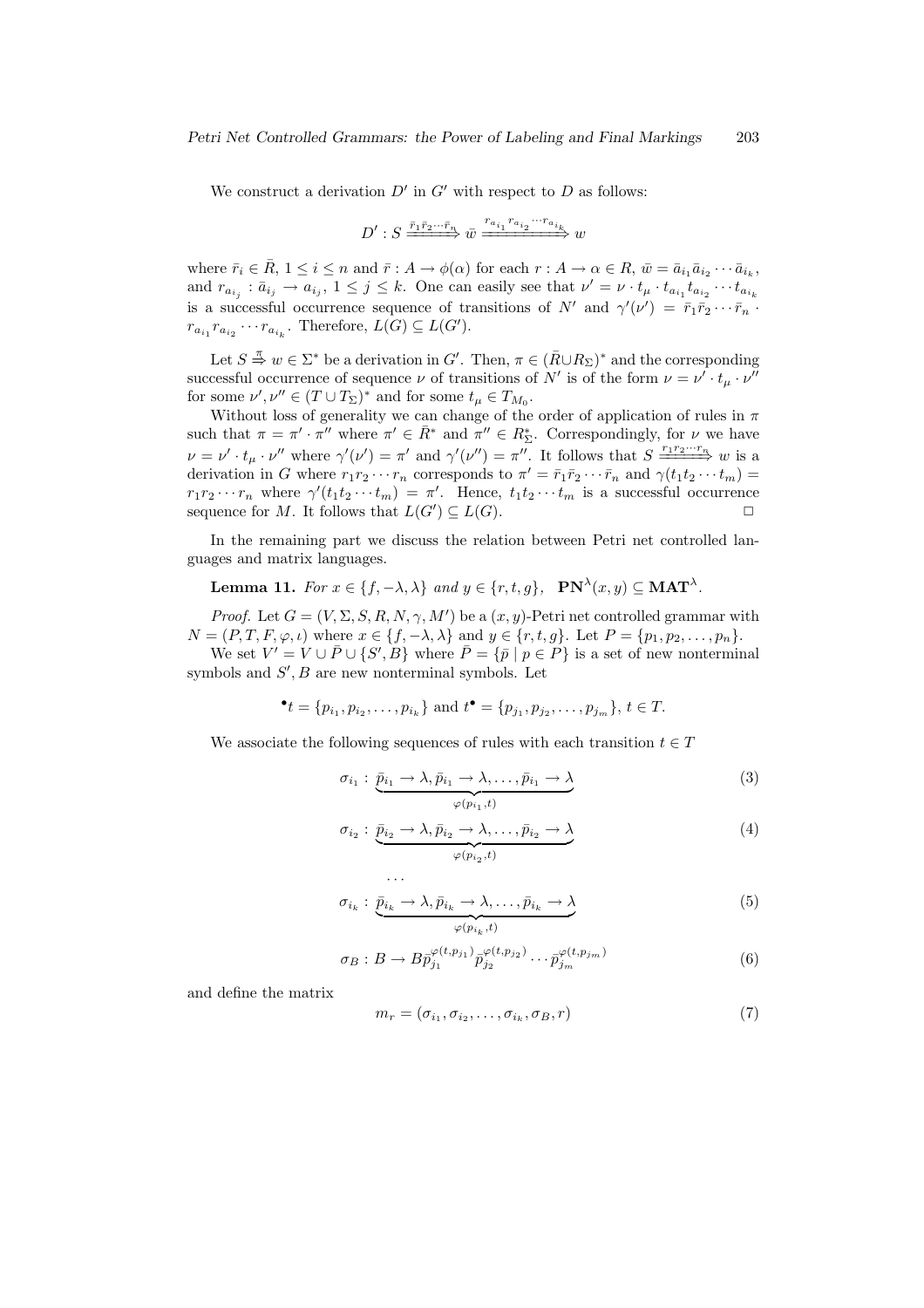where  $r = A \rightarrow \alpha = \gamma(t) \in R$ . Furthermore, we add the starting matrix

$$
m_0 = (S' \to SB \cdot \prod_{p \in P} \bar{p}^{|\iota(p)|})
$$
\n(8)

According to types of the sets of final markings we consider three cases of erasing rules:

Case  $y = t$ . For each  $\tau \in M'$ ,

$$
m_{\tau,\lambda} = (B \to \lambda, \underbrace{\bar{p}_1 \to \lambda, \dots, \bar{p}_1 \to \lambda}_{\tau(p_1)}, \dots, \underbrace{\bar{p}_n \to \lambda, \dots, \bar{p}_n \to \lambda}_{\tau(p_n)}).
$$
(9)

Case  $y = r$ .

$$
m_{p,\lambda} = (\bar{p} \to \lambda) \text{ for each } p \in P \text{ and } m_{B,\lambda} = (B \to \lambda)
$$
 (10)

Case  $y = g$ . Here we consider matrices (9) together with matrices (10).

We consider the matrix grammar  $G' = (V', \Sigma, S', M)$  where M consists of all matrices of (7)-(8) and matrices (9) (Case  $y = t$ ), matrices (10) (Case  $y = r$ ) or matrices (9)-(10) (Case  $y = g$ ).

Let  $D : S \longrightarrow^{\{r_1, r_2, \dots, r_n\}} w \in \Sigma^*$  be a derivation in G. Then  $\nu = t_1 t_2 \cdots t_s$  where  $\gamma(\nu) = r_1 r_2 \cdots r_n$  is an occurrence sequence of transitions of N enabled at the initial marking  $\iota$ .

We construct the derivation  $D'$  in  $G'$  which simulates the derivation  $D$ . The we construct the derivation  $D'$  in<br>derivation  $D'$  starts with  $S' \Rightarrow SB \cdot \Pi$  $_{p\in P} \bar{p}^{|\iota(p)|}$  applying the matrix (8), then for each pair of a transition t in  $\nu$  and the corresponding rule  $r = \gamma(t)$ , we choose a matrix of the form (7). When the terminal string  $w \in \Sigma^*$  is generated, in order to erase the remaining symbols from  $\overline{P}$  and the symbol B we use matrices of the form (9), (10) or (9) and (10) depending on  $y \in \{r, t, g\}.$ 

Let  $D': S' \stackrel{m_0}{\Longrightarrow} SB \cdot \prod$  $p \in P \overline{p}^{|\iota(p)|} \xrightarrow{m_{i_1} m_{i_2} \cdots m_{i_n}} w_n = w \in \Sigma^*$  be a derivation in G'. Since  $V \cap \overline{P} = \emptyset$ , we can write a derivation  $D'' : S \longrightarrow_{i=1}^{r_{j_1} r_{j_2} \cdots r_{j_k}} w_{j_k} = w \in \Sigma^*$  where  $r_{j_i}$ is the rule of the non-erasing matrix  $m_{r_{j_i}}$ ,  $1 \leq i \leq k$  in  $D'$  and we omit those steps in  $D'$  in which erasing matrices are used.

The application of a matrix  $m_r$  of the form (7) in D' shows that there are at least  $\varphi(p_{i_1}, t)$  pieces of  $\bar{p}_{i_1}$ , etc., and at least  $\varphi(p_{i_k}, t)$  pieces of  $\bar{p}_{i_k}$  in the sentential form, i.e., the input places  $p_{i_1}, p_{i_2}, p_{i_k}$  of t have at least  $\varphi(p_{i_1}, t), \varphi(p_{i_2}, t), \ldots, \varphi(p_{i_k}, t)$  tokens, respectively. Thus, the transition t,  $\gamma(t) = r$  is enabled in N. We can construct the successful occurrence sequence  $\iota \frac{t_{j_1} t_{j_2} \cdots t_{j_k}}{\mu_k}$  where  $\gamma(t_{j_i}) = r_{j_i}$ ,  $1 \leq i \leq k$ . Hence,  $D''$  is a derivation in G. Thus  $L(G') \subseteq L(G)$ .

Now let  $E: S \longrightarrow T_{j_1} \longrightarrow T_{j_k}$   $w_{j_k} = w \in \Sigma^*$  be a derivation in G. Then we also have the derivation  $E' : S' \stackrel{m_0}{\Longrightarrow} SB \stackrel{m_{j_1}m_{j_2}\cdots m_{j_k}}{\Longrightarrow} w'_{j_k}B$  in G' where  $w'_{j_k}$  differs from  $w_{j_k}$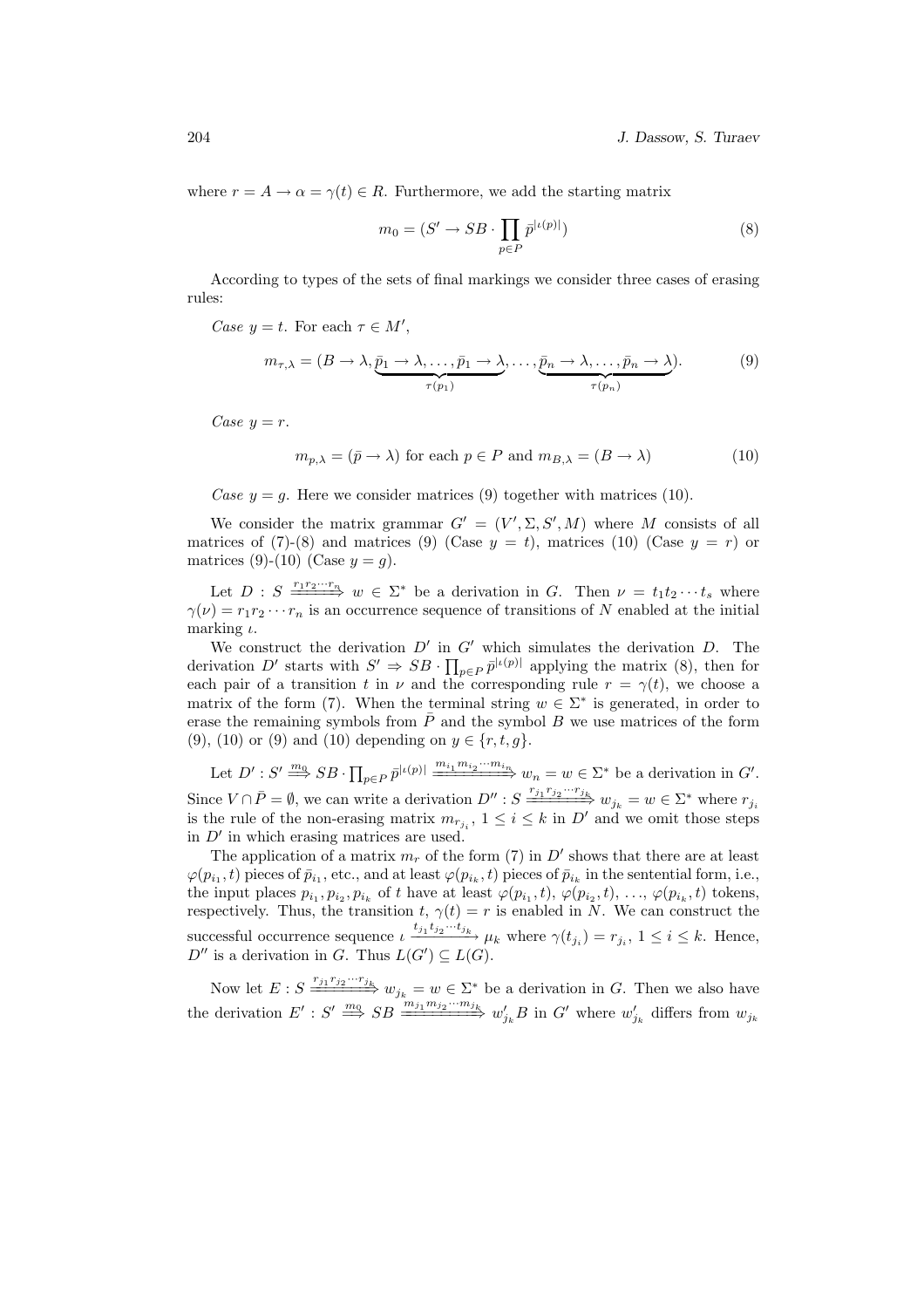only in letters  $\bar{p}$  with  $p \in P$ . These letters and B can be erased with matrices (9), (10) or (9) and (10) depending on  $y \in \{r, t, g\}$ . Thus  $L(G) \subseteq L(G')$ . ).  $\qquad \qquad \Box$ 

$$
\textbf{Lemma 12. } \mathbf{MAT}^{[\lambda]} \subseteq \mathbf{PN}^{[\lambda]}(-\lambda,r).
$$

*Proof.* Let  $G = (V, \Sigma, S, M)$  be a matrix grammar (with or without erasing rules) and  $M = \{m_1, m_2, \ldots, m_n\}$  where  $m_i = (r_{i1}, r_{i2}, \ldots, r_{ik(i)}), 1 \le i \le n$ . Without loss of generality we can assume that G is without repetitions. Let  $R = \{r_{ij} | 1 \leq i \leq j\}$  $n, 1 \leq j \leq k(i)$ .

We set  $\bar{\Sigma} = {\bar{a} \mid a \in \Sigma}$  where, for  $a \in \Sigma$ ,  $\bar{a}$  is a new nonterminal symbol. We define the bijection  $\psi : V \cup \Sigma \to V \cup \overline{\Sigma}$  by

$$
\psi(x) = \begin{cases} x & \text{if } x \in V, \\ \bar{x} & \text{if } x \in \Sigma, \end{cases}
$$

and for each rule  $r = A \rightarrow x_1 x_2 \cdots x_l \in R$ , we introduce the new rule  $\bar{r} = A \rightarrow$  $\psi(x_1)\psi(x_2)\cdots\psi(x_l).$ 

Let  $\bar{M} = \{\bar{m}_1, \bar{m}_2, \ldots, \bar{m}_n\}$  where  $\bar{m}_i = (\bar{r}_{i1}, \bar{r}_{i2}, \ldots, \bar{r}_{ik(i)}), 1 \leq i \leq n$ , and  $M_{\Sigma} = \{(\bar{a} \rightarrow a) \mid a \in \Sigma\}.$ 

We construct the matrix grammar  $G' = (V \cup \overline{\Sigma}, \Sigma, S, \overline{M} \cup M_{\Sigma})$ . Obviously,  $L(G)$  $L(G')$ .

We define a  $(-\lambda, r)$ -PN controlled grammar  $G'' = (V \cup \overline{\Sigma}, \Sigma, S, R', N, \gamma, M')$ , where  $R' = R \cup {\bar{a} \to a \mid a \in \Sigma}$  and  $N = (P, T, F, \varphi, \iota)$  is a control Petri net where the sets of places, transitions and arcs are respectively defined by

$$
P = \{p_0\} \cup \{p_{ij} \mid 1 \le i \le n, 1 \le j \le k(i) - 1\},
$$
  
\n
$$
T = \{t_a \mid a \in \Sigma\} \cup \{t_{ij} \mid 1 \le i \le n, 1 \le j \le k(i)\},
$$
  
\n
$$
F = \{(p_0, t_a), (t_a, p_0) \mid a \in \Sigma\} \cup \{(p_0, t_{i1}), (t_{ik(i)}, p_0) \mid 1 \le i \le n\}
$$
  
\n
$$
\cup \{(t_{ij}, p_{ij}) \mid 1 \le i \le n, 1 \le j \le k(i) - 1\}
$$
  
\n
$$
\cup \{(p_{ik(i)-1}, t_{ik(i)}) \mid 1 \le i \le n\}.
$$

The weight function is defined by  $\varphi(x, y) = 1$  for all  $(x, y) \in F$ , and the initial marking is defined by  $\iota(p_0) = 1$ , and  $\iota(p) = 0$  for all  $P' - \{p_0\}$ . The labeling function  $\gamma : T \to R'$ is defined by  $\gamma(t_a) = \bar{a} \rightarrow a$  for all  $a \in \Sigma$  and  $\gamma(t_{ij}) = r_{ij}, 1 \le i \le n, 1 \le j \le k(i)$ . Let

$$
S = w_0 \stackrel{m_{i_1}}{\Longrightarrow} w_1 \stackrel{m_{i_2}}{\Longrightarrow} \cdots \stackrel{m_{i_l}}{\Longrightarrow} w_l = w \in \Sigma^*
$$
(11)

be a derivation in G', where  $m_{i_j}$ ,  $1 \leq j \leq l$  is an element of  $\overline{M}$  or  $M_{\Sigma}$ , and

$$
w_{j-1} \stackrel{m_{i_j}}{\Longrightarrow} w_j: \ w_{j-1} \stackrel{\bar{r}_{i_j1}\bar{r}_{i_j2}\cdots \bar{r}_{i_jk(i_j)}}{\longrightarrow} w_j \ \text{or} \ w_{j-1} \stackrel{\bar{a}\to a}{\Longrightarrow} w_j
$$

for some  $a \in \Sigma$ . Then by definition of  $\gamma$ ,  $\mu_{j-1} \stackrel{\nu_j}{\longrightarrow} \mu_j$  where  $\nu_j = t_{i_j} t_{i_j 2} \cdots t_{i_j k(i_j)}$  or  $\nu_j = t_a$  and  $\mu_j = \iota$  for all  $1 \leq j \leq l$ . Hence, according to (11), we can construct the successful occurrence sequence  $\iota \xrightarrow{\nu_1 \nu_2 \cdots \nu_l} \iota$  of transitions of N. Therefore,  $S \xrightarrow{\pi_1 \pi_2 \cdots \pi_l}$  $w_l \in \Sigma^*$  is a derivation in  $G''$ , where, for each  $1 \leq j \leq l$ ,  $\pi_j = \bar{r}_{i_j 1} \bar{r}_{i_j 2} \cdots \bar{r}_{i_j k(i_j)}$  or  $\pi_i = \bar{a} \rightarrow a$  for some  $a \in \Sigma$ .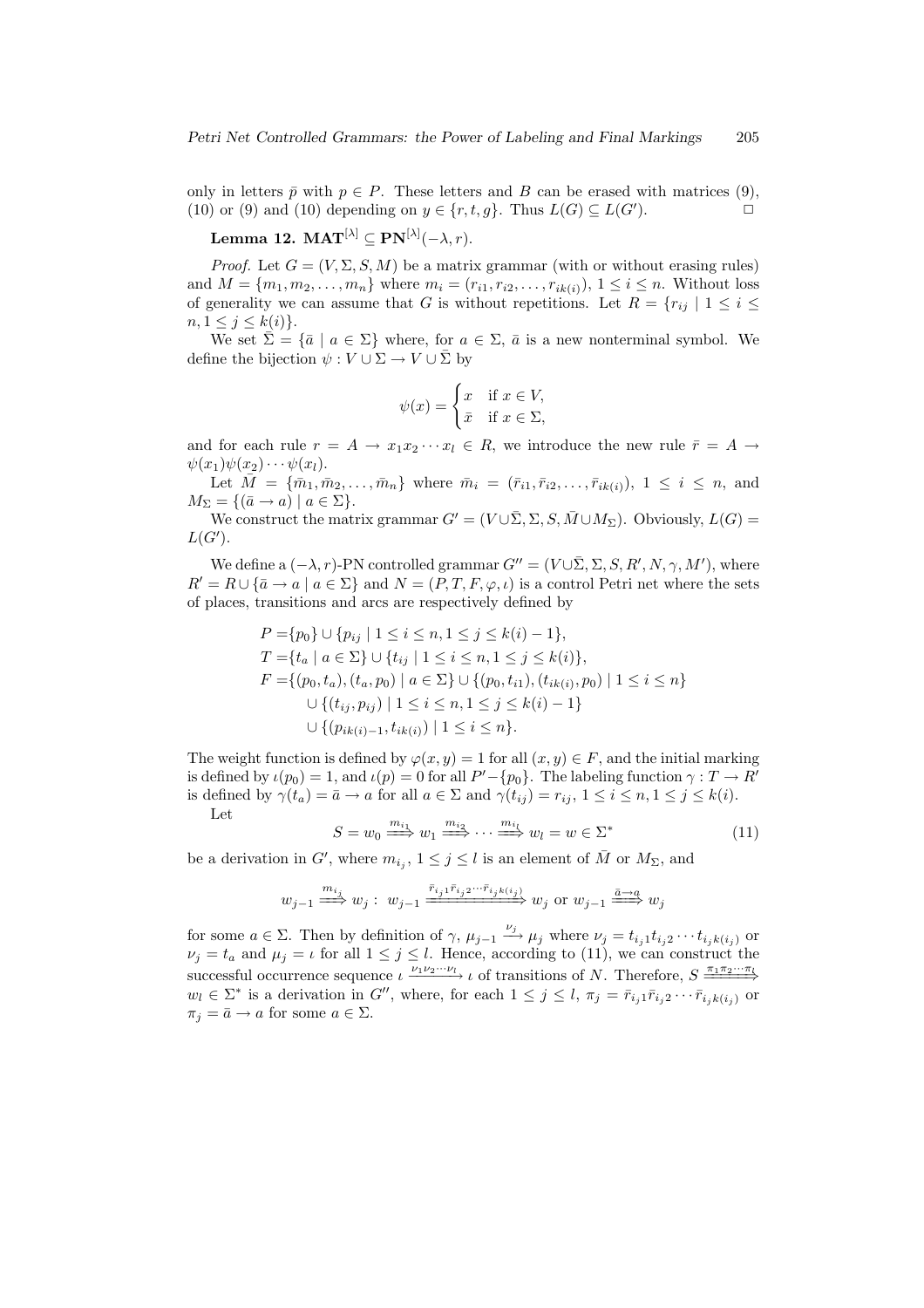Let  $D: S \xrightarrow{r_1 r_2 \cdots r_l} w \in \Sigma^*$  be a derivation in  $G''$  where  $\nu = t_1 t_2 \cdots t_l$ ,  $\gamma(t_i) = r_i$ ,  $1 \leq i \leq l$ , is a successful occurrence sequence of transitions of N.

If  $t_{i1}$  with  $1 \leq i \leq l$  starts in  $\nu$ , then in the next steps  $t_{i2}, t_{i3}, \ldots, t_{ik(i)}$  can only fire in this order. Another  $t_{j1}$ ,  $1 \leq j \leq l$  or  $t_a$  for some  $a \in \Sigma$  can fire after  $t_{ik(i)}$  occurs. By definition of  $\gamma$ , the corresponding label rules  $\bar{r}_{i1}, \bar{r}_{i2}, \ldots, \bar{r}_{ik(i)}$  are the elements of one matrix  $\bar{m}_i \in \bar{M}$ , i.e.,  $\bar{m}_i = (\bar{r}_{i1}, \bar{r}_{i2}, \dots, \bar{r}_{ik(i)})$ . Thus the application of matrices of  $G'$  can be simulated by occurrence sequence of transitions of N. It follows that D is also a derivation in  $G'$ . . The contract of the contract of the contract of  $\Box$ 

Now we summarize our results in the following theorem.

**Theorem 13.** The relations in Figure 2 hold where  $x \in \{f, -\lambda, \lambda\}$  and the lines denote inclusions of the lower families into the upper families.



Fig. 2. The hierarchy of language families generated by arbitrary Petri net controlled grammars.

Acknowledgments. We would like to thank the anonymous reviewers for their valuable comments and useful remarks about this paper.

# References

- [1] ALTMAN R.B., PELEG M., YEH I., Modelling biological processes using workflow and Petri net models, Bioinformatics 18(6), 2002, pp. 825–837.
- [2] CESKA M., MAREK V., Petri nets and random-context grammars, Proc. 35th Spring Conference: Modeling and Simulation of Systems (MOSIS'01), MARQ Ostrava Hardec nad Moravici, 2001, pp. 145–152.
- [3] DASSOW J., PĂUN G., Regulated rewriting in formal language theory, Springer-Verlag, Berlin, 1989.